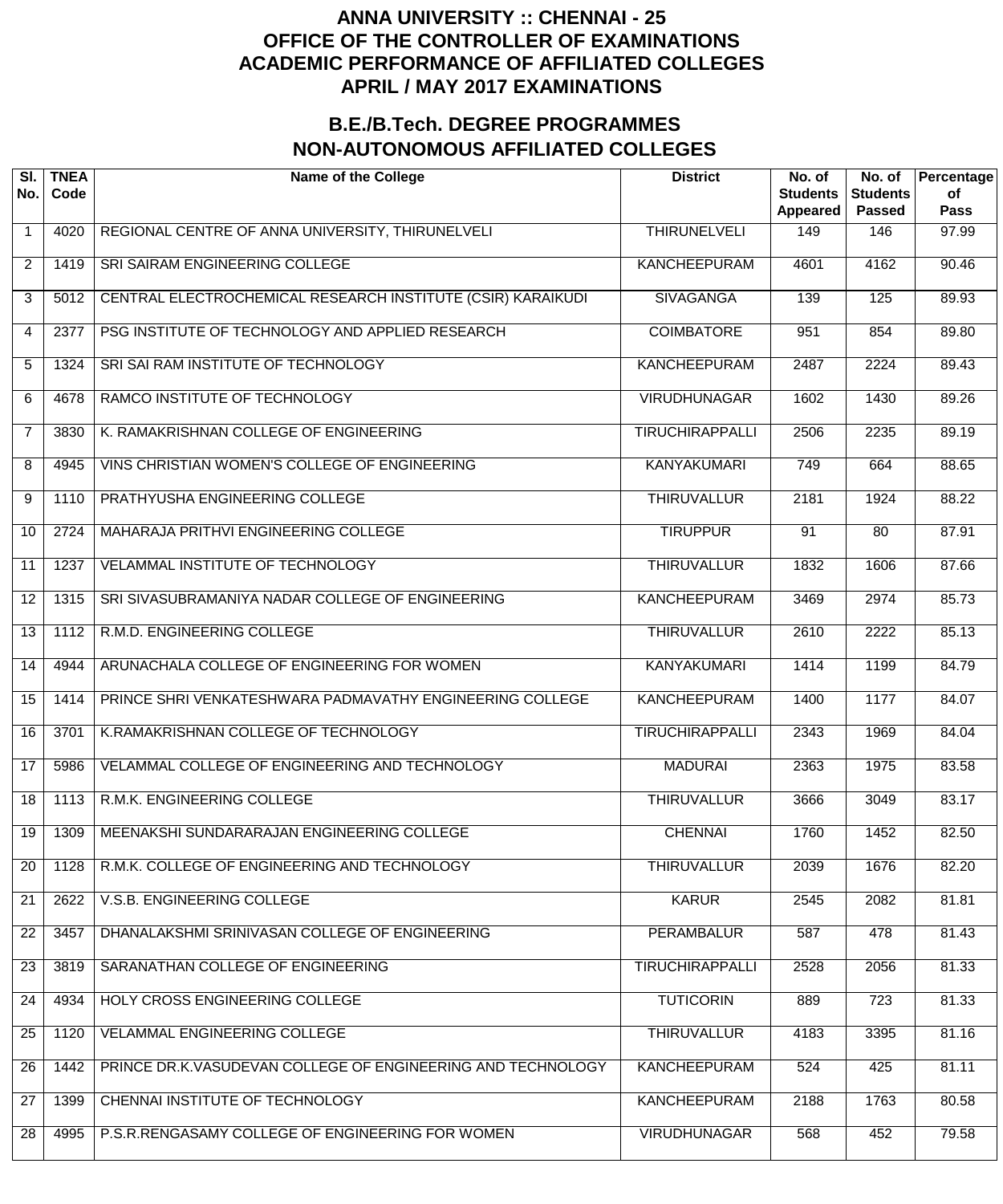| SI.<br>No. | <b>TNEA</b><br>Code | <b>Name of the College</b>                                                    | <b>District</b>        | No. of<br><b>Students</b><br>Appeared | No. of<br><b>Students</b><br><b>Passed</b> | Percentage<br>of<br><b>Pass</b> |
|------------|---------------------|-------------------------------------------------------------------------------|------------------------|---------------------------------------|--------------------------------------------|---------------------------------|
| 29         | 2357                | V.S.B. COLLEGE OF ENGINEERING TECHNICAL CAMPUS                                | <b>COIMBATORE</b>      | 1022                                  | 811                                        | 79.35                           |
| 30         | 5942                | ULTRA COLLEGE OF ENGINEERING AND TECHNOLOGY FOR WOMEN                         | <b>MADURAI</b>         | 328                                   | 259                                        | 78.96                           |
| 31         | 4974                | GOVERNMENT COLLEGE OF ENGINEERING - THIRUNELVELI                              | <b>THIRUNELVELI</b>    | 1850                                  | $\frac{1}{1458}$                           | 78.81                           |
| 32         | 1118                | VEL TECH MULTI TECH DR.RANGARAJAN DR.SAKUNTHALA ENGINEERING<br><b>COLLEGE</b> | <b>THIRUVALLUR</b>     | 2421                                  | 1897                                       | 78.36                           |
| 33         | 1137                | ANNAI MIRA COLLEGE OF ENGINEERING AND TECHNOLOGY                              | <b>VELLORE</b>         | 413                                   | 315                                        | 76.27                           |
| 34         | 4959                | KAMARAJ COLLEGE OF ENGINEERING AND TECHNOLOGY                                 | <b>VIRUDHUNAGAR</b>    | 3234                                  | 2463                                       | 76.16                           |
| 35         | 1408                | <b>IFET COLLEGE OF ENGINEERING</b>                                            | <b>VILLUPURAM</b>      | 2258                                  | 1719                                       | 76.13                           |
| 36         | 1114                | S.A. ENGINEERING COLLEGE                                                      | <b>THIRUVALLUR</b>     | 3058                                  | 2319                                       | 75.83                           |
| 37         | 3795                | TRP ENGINEERING COLLEGE                                                       | <b>TIRUCHIRAPPALLI</b> | 1724                                  | 1307                                       | 75.81                           |
| 38         | 1140                | JEPPIAAR INSTITUTE OF TECHNOLOGY                                              | <b>KANCHEEPURAM</b>    | 871                                   | 653                                        | 74.97                           |
| 39         | 3826                | KONGUNADU COLLEGE OF ENGINEERING AND TECHNOLOGY                               | <b>TIRUCHIRAPPALLI</b> | 2684                                  | 1993                                       | 74.25                           |
| 40         | 4936                | <b>SCAD ENGINEERING COLLEGE</b>                                               | <b>THIRUNELVELI</b>    | 556                                   | 412                                        | 74.10                           |
| 41         | 1219                | SRI VENKATESWARA COLLEGE OF ENGINEERING                                       | <b>KANCHEEPURAM</b>    | 3182                                  | 2356                                       | 74.04                           |
| 42         | 3454                | SRI RAMAKRISHNA COLLEGE OF ENGINEERING                                        | <b>PERAMBALUR</b>      | 443                                   | 328                                        | 74.04                           |
| 43         | 3760                | SIR ISSAC NEWTON COLLEGE OF ENGINEERING AND TECHNOLOGY                        | NAGAPATTINAM           | 689                                   | 508                                        | 73.73                           |
| 44         | 5904                | K.L.N.COLLEGE OF ENGINEERING                                                  | <b>SIVAGANGA</b>       | 2420                                  | 1775                                       | 73.35                           |
| 45         | 2739                | SRI ESHWAR COLLEGE OF ENGINEERING                                             | <b>COIMBATORE</b>      | 2308                                  | 1663                                       | 72.05                           |
| 46         | 2723                | VELALAR COLLEGE OF ENGINEERING AND TECHNOLOGY                                 | <b>ERODE</b>           | 1906                                  | 1373                                       | 72.04                           |
| 47         | 2327                | N.S.N. COLLEGE OF ENGINEERING AND TECHNOLOGY                                  | <b>KARUR</b>           | 1155                                  | 823                                        | 71.26                           |
| 48         | 2644                | GREENTECH COLLEGE OF ENGINEERING FOR WOMEN                                    | <b>SALEM</b>           | 239                                   | 170                                        | 71.13                           |
| 49         | 1211                | RAJALAKSHMI ENGINEERING COLLEGE                                               | <b>KANCHEEPURAM</b>    | 5689                                  | 4022                                       | 70.70                           |
| 50         | 1317                | ST.JOSEPH'S COLLEGE OF ENGINEERING                                            | <b>KANCHEEPURAM</b>    | 5619                                  | 3964                                       | 70.55                           |
| 51         | 1216                | SAVEETHA ENGINEERING COLLEGE                                                  | <b>KANCHEEPURAM</b>    | 3694                                  | 2603                                       | 70.47                           |
| 52         | 4954                | DR.SIVANTHI ADITANAR COLLEGE OF ENGINEERING                                   | <b>TUTICORIN</b>       | 1923                                  | 1355                                       | 70.46                           |
| 53         | 1238                | GRT INSTITUTE OF ENGINEERING AND TECHNOLOGY                                   | <b>THIRUVALLUR</b>     | 1494                                  | 1044                                       | 69.88                           |
| 54         | 2709                | INSTITUTE OF ROAD AND TRANSPORT TECHNOLOGY                                    | <b>ERODE</b>           | 1738                                  | 1208                                       | 69.51                           |
| 55         | 3801                | A.V.C COLLEGE OF ENGINEERING                                                  | NAGAPATTINAM           | 1761                                  | 1220                                       | 69.28                           |
| 56         | 1026                | UNIVERSITY COLLEGE OF ENGINEERING, KANCHIPURAM                                | <b>KANCHEEPURAM</b>    | 895                                   | 619                                        | 69.16                           |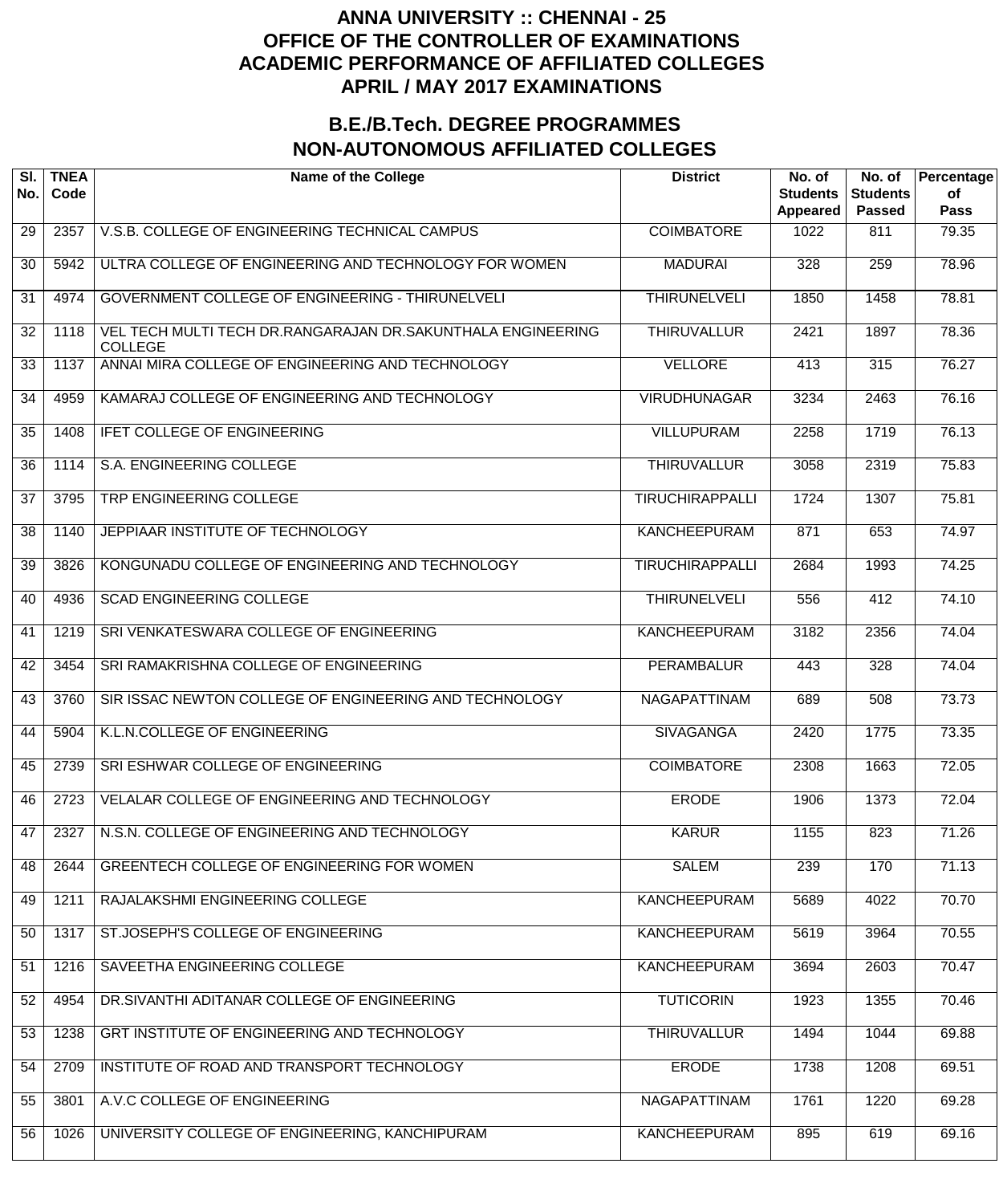| SI.<br>No.      | <b>TNEA</b><br>Code | <b>Name of the College</b>                                      | <b>District</b>        | No. of<br><b>Students</b><br><b>Appeared</b> | No. of<br><b>Students</b><br><b>Passed</b> | Percentage<br>of<br><b>Pass</b> |
|-----------------|---------------------|-----------------------------------------------------------------|------------------------|----------------------------------------------|--------------------------------------------|---------------------------------|
| 57              | 1432                | RAJALAKSHMI INSTITUTE OF TECHNOLOGY                             | <b>THIRUVALLUR</b>     | 2019                                         | 1395                                       | 69.09                           |
| 58              | 1230                | APOLLO ENGINEERING COLLEGE                                      | <b>KANCHEEPURAM</b>    | 1047                                         | $\overline{722}$                           | 68.96                           |
| 59              | 1450                | LOYOLA - ICAM COLLEGE OF ENGINEERING AND TECHNOLOGY             | <b>CHENNAI</b>         | 1574                                         | 1077                                       | 68.42                           |
| 60              | 1106                | JAYA ENGINEERING COLLEGE                                        | <b>THIRUVALLUR</b>     | 2163                                         | 1479                                       | 68.38                           |
| 61              | 3465                | GOVERNMENT COLLEGE OF ENGINEERING, SRIRANGAM                    | <b>TIRUCHIRAPPALLI</b> | 1074                                         | 733                                        | 68.25                           |
| 62              | 1210                | PANIMALAR ENGINEERING COLLEGE                                   | <b>THIRUVALLUR</b>     | 6364                                         | 4343                                       | 68.24                           |
| 63              | 1149                | ST.JOSEPH'S INSTITUTE OF TECHNOLOGY                             | <b>KANCHEEPURAM</b>    | 2653                                         | 1806                                       | 68.07                           |
| 64              | 1520                | KINGSTON ENGINEERING COLLEGE                                    | <b>VELLORE</b>         | 2022                                         | 1370                                       | 67.75                           |
| 65              | 4680                | AAA COLLEGE OF ENGINEERING & TECHNOLOGY                         | <b>VIRUDHUNAGAR</b>    | 824                                          | $\overline{557}$                           | 67.60                           |
| 66              | 3011                | UNIVERSITY COLLEGE OF ENGINEERING, TIRUCHIRAPPALLI (BIT CAMPUS) | <b>TIRUCHIRAPPALLI</b> | 3926                                         | 2651                                       | 67.52                           |
| 67              | 1125                | PMR ENGINEERING COLLEGE                                         | <b>THIRUVALLUR</b>     | 120                                          | 81                                         | 67.50                           |
| 68              | 1501                | ADHIPARASAKTHI COLLEGE OF ENGINEERING                           | <b>VELLORE</b>         | 840                                          | 566                                        | 67.38                           |
| 69              | 2349                | DHAANISH AHMED INSTITUTE OF TECHNOLOGY                          | <b>COIMBATORE</b>      | 297                                          | 200                                        | 67.34                           |
| 70              | 1218                | SRI MUTHUKUMARAN INSTITUTE OF TECHNOLOGY                        | <b>KANCHEEPURAM</b>    | 1147                                         | $\overline{772}$                           | 67.31                           |
| 71              | 1422                | <b>VALLIAMMAI ENGINEERING COLLEGE</b>                           | <b>KANCHEEPURAM</b>    | 3766                                         | 2532                                       | 67.23                           |
| $\overline{72}$ | 2707                | ERODE SENGUNTHAR ENGINEERING COLLEGE                            | <b>ERODE</b>           | 1903                                         | 1279                                       | 67.21                           |
| $\overline{73}$ | 1321                | CENTRAL INSTITUTE OF PLASTICS ENGINEERING AND TECHNOLOGY        | <b>CHENNAI</b>         | 523                                          | 350                                        | 66.92                           |
| $\overline{74}$ | 4981                | PONJESLY COLLEGE OF ENGINEERING                                 | <b>KANYAKUMARI</b>     | 2070                                         | 1378                                       | 66.57                           |
| 75              | 5903                | K.L.N.COLLEGE OF INFORMATION TECHNOLOGY                         | <b>SIVAGANGA</b>       | 1409                                         | 938                                        | 66.57                           |
| 76              | 3831                | INDRA GANESAN COLLEGE OF ENGINEERING                            | <b>TIRUCHIRAPPALLI</b> | 957                                          | 637                                        | 66.56                           |
| 77              | 3464                | GOVERNMENT COLLEGE OF ENGINEERING, THANJAVUR                    | <b>THANJAVUR</b>       | 1052                                         | 697                                        | 66.25                           |
| 78              | 2654                | S V S COLLEGE OF ENGINEERING                                    | <b>COIMBATORE</b>      | 1864                                         | 1234                                       | 66.20                           |
| 79              | 1231                | PANIMALAR INSTITUTE OF TECHNOLOGY                               | <b>THIRUVALLUR</b>     | 3558                                         | 2353                                       | 66.13                           |
| 80              | 1504                | ARUNAI ENGINEERING COLLEGE                                      | <b>THIRUVANNAMALAI</b> | 2445                                         | 1616                                       | 66.09                           |
| 81              | 1416                | JAYA SAKTHI ENGINEERING COLLEGE                                 | <b>THIRUVALLUR</b>     | 480                                          | $\overline{317}$                           | 66.04                           |
| 82              | 3803                | ANJALAI AMMAL MAHALINGAM ENGINEERING COLLEGE                    | <b>THIRUVARUR</b>      | 2419                                         | 1597                                       | 66.02                           |
| 83              | 3824                | PONNAIYAH RAMAJAYAM COLLEGE OF ENGINEERING AND TECHNOLOGY       | <b>THANJAVUR</b>       | 449                                          | 296                                        | 65.92                           |
| 84              | 2764                | K P R INSTITUTE OF ENGINEERING AND TECHNOLOGY                   | <b>COIMBATORE</b>      | 2482                                         | 1635                                       | 65.87                           |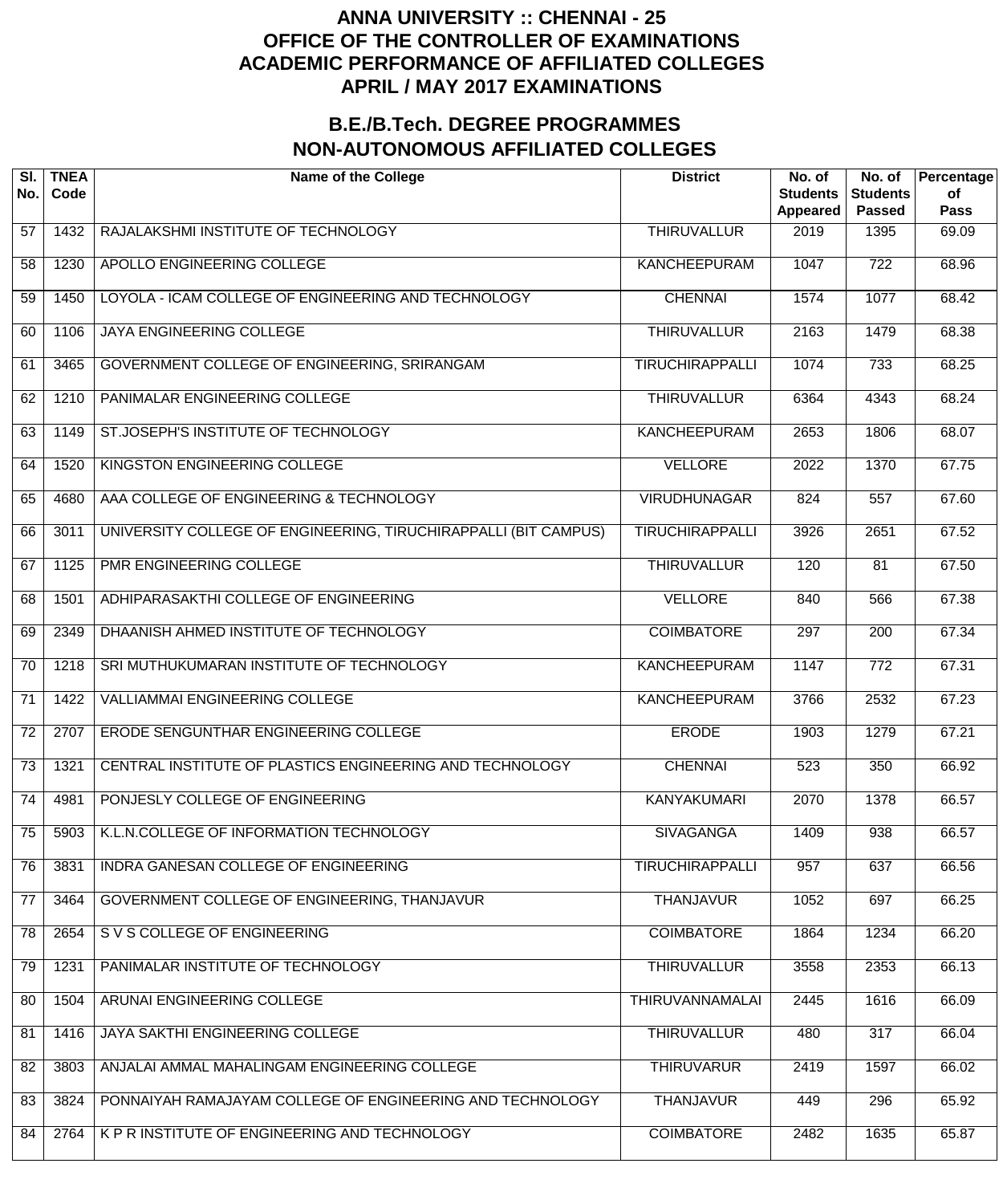| SI.<br>No. | <b>TNEA</b><br>Code | <b>Name of the College</b>                                                  | <b>District</b>        | No. of<br><b>Students</b><br><b>Appeared</b> | No. of<br><b>Students</b><br><b>Passed</b> | Percentage<br>of<br><b>Pass</b> |
|------------|---------------------|-----------------------------------------------------------------------------|------------------------|----------------------------------------------|--------------------------------------------|---------------------------------|
| 85         | 4979                | V.P.MUTHAIAH PILLAI MEENAKSHI AMMAL ENGINEERING COLLEGE FOR<br><b>WOMEN</b> | <b>VIRUDHUNAGAR</b>    | 603                                          | 397                                        | 65.84                           |
| 86         | 4996                | SRI VIDYA COLLEGE OF ENGINEERING & TECHNOLOGY                               | <b>VIRUDHUNAGAR</b>    | 1162                                         | 765                                        | 65.83                           |
| 87         | 4864                | <b>V V COLLEGE OF ENGINEERING</b>                                           | <b>TUTICORIN</b>       | 1001                                         | 659                                        | 65.83                           |
| 88         | 1522                | S.K.P. INSTITUTE OF TECHNOLOGY                                              | <b>THIRUVANNAMALAI</b> | 260                                          | $\overline{171}$                           | 65.77                           |
| 89         | 1424                | DHAANISH AHMED COLLEGE OF ENGINEERING                                       | <b>KANCHEEPURAM</b>    | 1292                                         | 849                                        | 65.71                           |
| 90         | 4933                | ST.MOTHER THERESA ENGINEERING COLLEGE                                       | <b>TUTICORIN</b>       | 1355                                         | 889                                        | 65.61                           |
| 91         | 3810                | MAM COLLEGE OF ENGINEERING                                                  | <b>TIRUCHIRAPPALLI</b> | 1401                                         | 919                                        | 65.60                           |
| 92         | 1413                | SRI VENKATESWARAA COLLEGE OF TECHNOLOGY                                     | <b>KANCHEEPURAM</b>    | 258                                          | 169                                        | 65.50                           |
| 93         | 1508                | ARUNAI COLLEGE OF ENGINEERING                                               | <b>THIRUVANNAMALAI</b> | 565                                          | $\overline{370}$                           | 65.49                           |
| 94         | 1405                | DHANALAKSHMI COLLEGE OF ENGINEERING                                         | KANCHEEPURAM           | 2064                                         | 1351                                       | 65.46                           |
| 95         | 1401                | ADHIPARASAKTHI ENGINEERING COLLEGE                                          | <b>KANCHEEPURAM</b>    | 2229                                         | 1458                                       | 65.41                           |
| 96         | 2741                | P A COLLEGE OF ENGINEERING AND TECHNOLOGY                                   | <b>COIMBATORE</b>      | 1691                                         | 1106                                       | 65.41                           |
| 97         | 4024                | UNIVERSITY COLLEGE OF ENGINEERING, THOOTHUKUDI                              | <b>TUTICORIN</b>       | 1139                                         | 744                                        | 65.32                           |
| 98         | 2629                | SENGUNTHAR COLLEGE OF ENGINEERING                                           | NAMAKKAL               | 819                                          | 534                                        | 65.20                           |
| 99         | 2603                | GOVERNMENT COLLEGE OF ENGINEERING - BARGUR                                  | <b>KRISHNAGIRI</b>     | 904                                          | 589                                        | 65.15                           |
| 100        | 4948                | RAJAS INTERNATIONAL INSTITUTE OF TECHNOLOGY FOR WOMEN                       | <b>KANYAKUMARI</b>     | 574                                          | 373                                        | 64.98                           |
| 101        | 2611                | <b>PAAVAI ENGINEERING COLLEGE</b>                                           | <b>NAMAKKAL</b>        | 1473                                         | 951                                        | 64.56                           |
| 102        | 3853                | SHIVANI COLLEGE OF ENGINEERING AND TECHNOLOGY                               | <b>TIRUCHIRAPPALLI</b> | 430                                          | $\overline{277}$                           | 64.42                           |
| 103        | 1015                | UNIVERSITY COLLEGE OF ENGINEERING, ARNI                                     | <b>THIRUVANNAMALAI</b> | 939                                          | 604                                        | 64.32                           |
| 104        | 1516                | THANTHAI PERIYAR GOVT INSTITUTE OF TECHNOLOGY                               | <b>VELLORE</b>         | 1118                                         | 717                                        | 64.13                           |
| 105        | 2617                | SENGUNTHAR ENGINEERING COLLEGE                                              | <b>NAMAKKAL</b>        | 882                                          | 564                                        | 63.95                           |
| 106        | 2302                | SRI SHANMUGHA COLLEGE OF ENGINEERING AND TECHNOLOGY                         | <b>SALEM</b>           | 588                                          | 375                                        | 63.78                           |
| 107        | 1306                | JEPPIAAR ENGINEERING COLLEGE                                                | <b>KANCHEEPURAM</b>    | 3887                                         | $\overline{2477}$                          | 63.73                           |
| 108        | 1407                | G.K.M. COLLEGE OF ENGINEERING AND TECHNOLOGY                                | <b>KANCHEEPURAM</b>    | 1691                                         | 1076                                       | 63.63                           |
| 109        | 3852                | SRI BHARATHI ENGINEERING COLLEGE FOR WOMEN                                  | <b>PUDUKOTTAI</b>      | 338                                          | 215                                        | 63.61                           |
| 110        | 1102                | BHAJARANG ENGINEERING COLLEGE                                               | <b>THIRUVALLUR</b>     | 183                                          | 116                                        | 63.39                           |
| 111        | 4997                | INFANT JESUS COLLEGE OF ENGINEERING AND TECHNOLOGY                          | <b>TUTICORIN</b>       | 100                                          | 63                                         | 63.00                           |
| 112        | 1115                | SRIRAM ENGINEERING COLLEGE                                                  | <b>THIRUVALLUR</b>     | 980                                          | 617                                        | 62.96                           |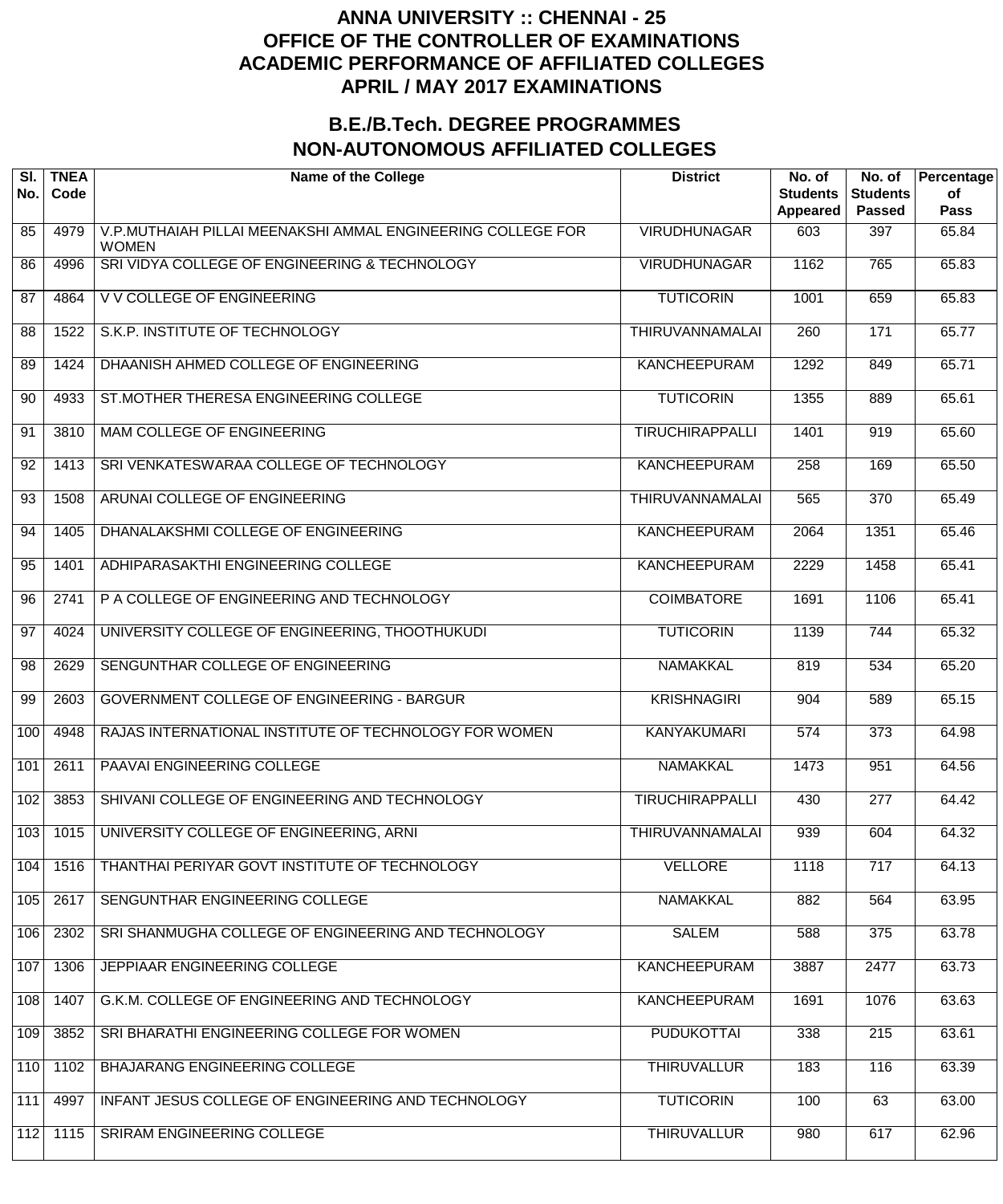| SI.<br>No. | <b>TNEA</b><br>Code | <b>Name of the College</b>                                    | <b>District</b>        | No. of<br><b>Students</b><br><b>Appeared</b> | No. of<br><b>Students</b><br><b>Passed</b> | Percentage<br>of<br><b>Pass</b> |
|------------|---------------------|---------------------------------------------------------------|------------------------|----------------------------------------------|--------------------------------------------|---------------------------------|
| 113        | 1303                | ANAND INSTITUTE OF HIGHER TECHNOLOGY                          | <b>KANCHEEPURAM</b>    | 2195                                         | 1379                                       | 62.82                           |
| 114        | 1304                | <b>EASWARI ENGINEERING COLLEGE</b>                            | <b>THIRUVALLUR</b>     | 3914                                         | 2448                                       | 62.54                           |
| 115        | 1241                | T.J.S. ENGINEERING COLLEGE                                    | <b>THIRUVALLUR</b>     | 1522                                         | 947                                        | 62.22                           |
| 116        | 3403                | MAHALAKSHMI ENGINEERING COLLEGE                               | <b>TIRUCHIRAPPALLI</b> | 209                                          | 130                                        | 62.20                           |
| 117        | 2343                | INDIAN INSTITUTE OF HANDLOOM TECHNOLOGY                       | <b>SALEM</b>           | $\overline{95}$                              | $\overline{59}$                            | 62.11                           |
| 118        | 4991                | KALASALINGAM INSTITUTE OF TECHNOLOGY                          | <b>VIRUDHUNAGAR</b>    | 973                                          | 604                                        | 62.08                           |
| 119        | 1014                | UNIVERSITY COLLEGE OF ENGINEERING, TINDIVANAM                 | <b>VILLUPURAM</b>      | 1001                                         | 621                                        | 62.04                           |
| 120        | 4993                | LOYOLA INSTITUTE OF TECHNOLOGY AND SCIENCE                    | <b>KANYAKUMARI</b>     | 1199                                         | 742                                        | 61.88                           |
| 121        | 1233                | ADHI COLLEGE OF ENGINEERING AND TECHNOLOGY                    | <b>KANCHEEPURAM</b>    | 998                                          | 614                                        | 61.52                           |
| 122        | 1108                | MAGNA COLLEGE OF ENGINEERING                                  | <b>THIRUVALLUR</b>     | 171                                          | 105                                        | 61.40                           |
| 123        | 1207                | KINGS ENGINEERING COLLEGE                                     | <b>KANCHEEPURAM</b>    | 797                                          | 488                                        | 61.23                           |
| 124        | 1320                | JEPPIAAR SRR ENGINEERING COLLEGE                              | <b>KANCHEEPURAM</b>    | 2816                                         | 1724                                       | 61.22                           |
| 125        | 4971                | ST.XAVIER'S CATHOLIC COLLEGE OF ENGINEERING                   | <b>KANYAKUMARI</b>     | 2051                                         | 1255                                       | 61.19                           |
| 126        | 1411                | MADHA ENGINEERING COLLEGE                                     | <b>KANCHEEPURAM</b>    | 1048                                         | 641                                        | 61.16                           |
| 127        | 1431                | NEW PRINCE SHRI BHAVANI COLLEGE OF ENGINEERING AND TECHNOLOGY | <b>KANCHEEPURAM</b>    | 648                                          | 395                                        | 60.96                           |
| 128        | 1310                | MISRIMAL NAVAJEE MUNOTH JAIN ENGINEERING COLLEGE              | <b>KANCHEEPURAM</b>    | 2335                                         | $\frac{1}{1422}$                           | 60.90                           |
| 129        | 1420                | <b>TAGORE ENGINEERING COLLEGE</b>                             | <b>KANCHEEPURAM</b>    | 1818                                         | 1106                                       | 60.84                           |
| 130        | 4023                | UNIVERSITY COLLEGE OF ENGINEERING, NAGERCOIL                  | <b>KANYAKUMARI</b>     | 1613                                         | $\overline{978}$                           | 60.63                           |
| 131        | 1427                | SRI KRISHNA ENGINEERING COLLEGE                               | <b>KANCHEEPURAM</b>    | 591                                          | 356                                        | 60.24                           |
| 132        | 2747                | SHREE VENKATESHWARA HI-TECH ENGINEERING COLLEGE               | <b>ERODE</b>           | 1322                                         | 791                                        | 59.83                           |
| 133        | 4676                | RENGANAYAGI VARATHARAJ COLLEGE OF ENGINEERING                 | <b>VIRUDHUNAGAR</b>    | 1078                                         | 643                                        | 59.65                           |
| 134        | 2714                | MAHARAJA ENGINEERING COLLEGE                                  | <b>TIRUPPUR</b>        | 736                                          | 439                                        | 59.65                           |
| 135        | 1507                | <b>GANADIPATHY TULSI'S JAIN ENGINEERING COLLEGE</b>           | <b>VELLORE</b>         | 1038                                         | 619                                        | 59.63                           |
| 136        | 3804                | ARASU ENGINEERING COLLEGE                                     | <b>THANJAVUR</b>       | 1478                                         | 879                                        | 59.47                           |
| 137        | 2763                | AKSHAYA COLLEGE OF ENGINEERING & TECHNOLOGY                   | <b>COIMBATORE</b>      | 1457                                         | 864                                        | 59.30                           |
| 138        | 1126                | J N N INSTITUTE OF ENGINEERING                                | <b>THIRUVALLUR</b>     | 1001                                         | 592                                        | 59.14                           |
| 139        | 1104                | PALLAVA RAJA COLLEGE OF ENGINEERING                           | <b>KANCHEEPURAM</b>    | 90                                           | $\overline{53}$                            | 58.89                           |
| 140        | 1412                | MAILAM ENGINEERING COLLEGE                                    | <b>VILLUPURAM</b>      | 2998                                         | 1765                                       | 58.87                           |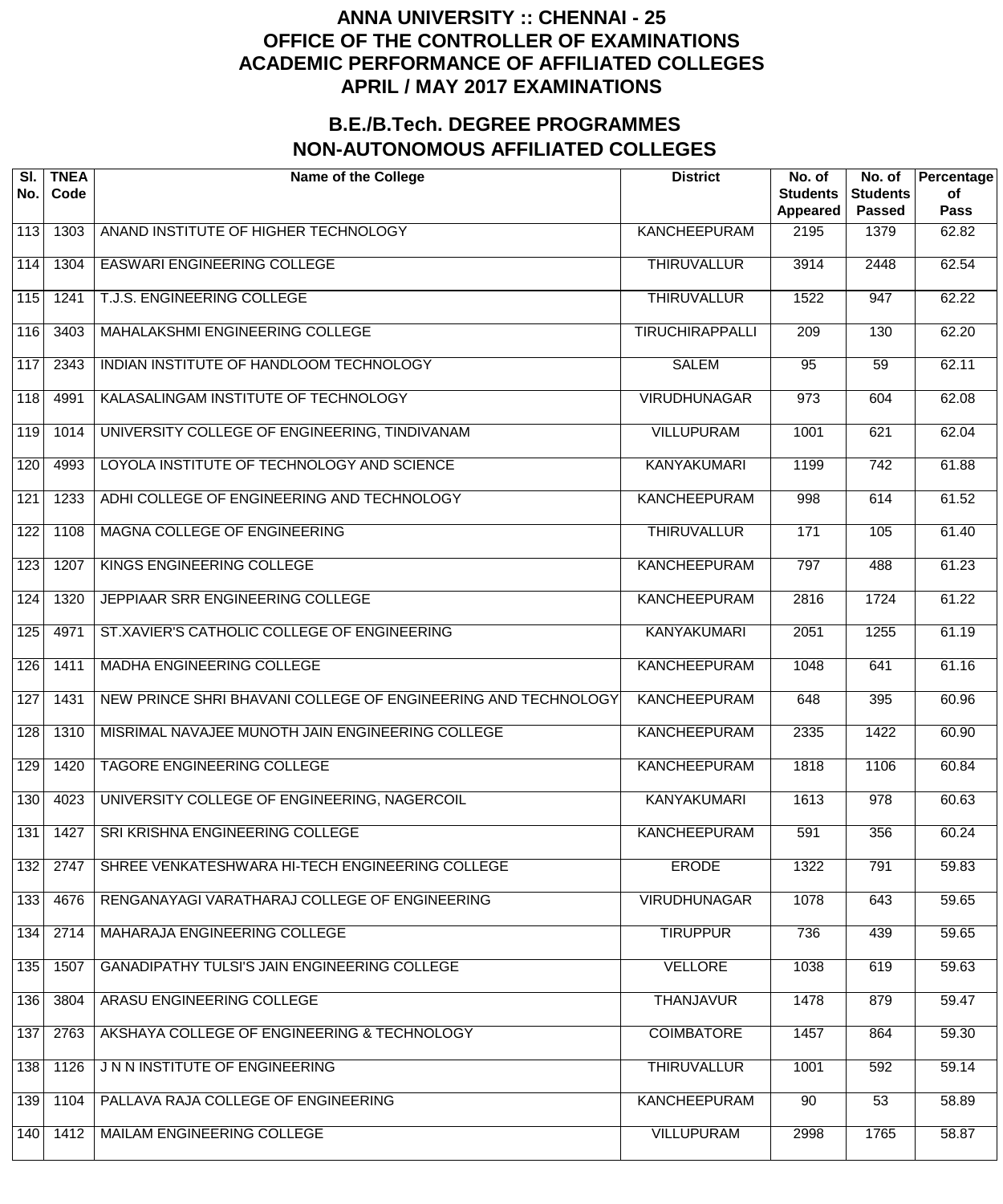| SI.<br>No. | <b>TNEA</b><br>Code | <b>Name of the College</b>                                                   | <b>District</b>        | No. of<br><b>Students</b><br>Appeared | No. of<br><b>Students</b><br><b>Passed</b> | Percentage<br>of<br><b>Pass</b> |
|------------|---------------------|------------------------------------------------------------------------------|------------------------|---------------------------------------|--------------------------------------------|---------------------------------|
| 141        | 1307                | JERUSALEM COLLEGE OF ENGINEERING                                             | <b>KANCHEEPURAM</b>    | 2345                                  | 1380                                       | 58.85                           |
| 142        | 2656                | ERODE BUILDER EDUCATIONAL TRUST'S GROUP OF INSTITUTIONS                      | <b>TIRUPPUR</b>        | 1459                                  | 857                                        | 58.74                           |
| 143        | 4980                | EINSTEIN COLLEGE OF ENGINEERING                                              | <b>THIRUNELVELI</b>    | 1498                                  | 879                                        | 58.68                           |
| 144        | 1122                | VEL TECH HIGH TECH DR.RANGARAJAN DR.SAKUNTHALA ENGINEERING<br><b>COLLEGE</b> | <b>THIRUVALLUR</b>     | 2415                                  | 1413                                       | 58.51                           |
| 145        | 4970                | SREE SOWDAMBIKA COLLEGE OF ENGINEERING                                       | <b>VIRUDHUNAGAR</b>    | 946                                   | 553                                        | 58.46                           |
| 146        | 3843                | M R K INSTITUTE OF TECHNOLOGY                                                | <b>CUDDALORE</b>       | 1089                                  | 636                                        | 58.40                           |
| 147        | 5910                | PSNA COLLEGE OF ENGINEERING AND TECHNOLOGY                                   | <b>DINDIGUL</b>        | 5669                                  | 3310                                       | 58.39                           |
| 148        | 1523                | <b>GLOBAL INSTITUTE OF ENGINEERING AND TECHNOLOGY</b>                        | <b>VELLORE</b>         | 1507                                  | 874                                        | 58.00                           |
| 149        | 1222                | P.B. COLLEGE OF ENGINEERING                                                  | <b>KANCHEEPURAM</b>    | 931                                   | 540                                        | $\frac{1}{58.00}$               |
| 150        | 3905                | KINGS COLLEGE OF ENGINEERING                                                 | <b>PUDUKOTTAI</b>      | 1497                                  | 867                                        | 57.92                           |
| 151        | 5532                | <b>VAIGAI COLLEGE OF ENGINEERING</b>                                         | <b>MADURAI</b>         | 363                                   | $\overline{210}$                           | 57.85                           |
| 152        | 3833                | PARISUTHAM INSTITUTE OF TECHNOLOGY AND SCIENCE                               | <b>THANJAVUR</b>       | 781                                   | 451                                        | 57.75                           |
| 153        | 2736                | DR.N G P INSTITUTE OF TECHNOLOGY                                             | <b>COIMBATORE</b>      | 1928                                  | 1112                                       | 57.68                           |
| 154        | 1131                | <b>VEL TECH</b>                                                              | <b>THIRUVALLUR</b>     | 1451                                  | 835                                        | 57.55                           |
| 155        | 3814                | P.R.ENGINEERING COLLEGE                                                      | <b>THANJAVUR</b>       | 636                                   | 366                                        | 57.55                           |
| 156        | 2328                | KSR INSTITUTE FOR ENGINEERING AND TECHNOLOGY                                 | <b>NAMAKKAL</b>        | 1707                                  | 982                                        | 57.53                           |
| 157        | 1512                | S.K.P. ENGINEERING COLLEGE                                                   | <b>THIRUVANNAMALAI</b> | 2117                                  | $\frac{1}{1216}$                           | 57.44                           |
| 158        | 5530                | SSM INSTITUTE OF ENGINEERING AND TECHNOLOGY                                  | <b>DINDIGUL</b>        | 1812                                  | 1040                                       | 57.40                           |
| 159        | 4955                | FRANCIS XAVIER ENGINEERING COLLEGE                                           | <b>THIRUNELVELI</b>    | 3134                                  | 1791                                       | 57.15                           |
| 160        | 1331                | AKSHEYAA COLLEGE OF ENGINEERING                                              | <b>KANCHEEPURAM</b>    | 1015                                  | 577                                        | 56.85                           |
| 161        | 5921                | SYED AMMAL ENGINEERING COLLEGE                                               | RAMANATHAPURAM         | 1501                                  | 851                                        | 56.70                           |
| 162        | 1228                | ALPHA COLLEGE OF ENGINEERING                                                 | <b>THIRUVALLUR</b>     | 702                                   | 397                                        | 56.55                           |
| 163        | 2621                | ER. PERUMAL MANIMEKALAI COLLEGE OF ENGINEERING                               | <b>KRISHNAGIRI</b>     | 1658                                  | 934                                        | 56.33                           |
| 164        | 5851                | <b>VEERAMMAL ENGINEERING COLLEGE</b>                                         | <b>DINDIGUL</b>        | 455                                   | 256                                        | 56.26                           |
| 165        | 2653                | KNOWLEDGE INSTITUTE OF TECHNOLOGY                                            | <b>SALEM</b>           | 2561                                  | 1433                                       | 55.95                           |
| 166        | 1313                | SMK FOMRA INSTITUTE OF TECHNOLOGY                                            | <b>KANCHEEPURAM</b>    | 659                                   | 368                                        | 55.84                           |
| 167        | 1505                | C.ABDUL HAKEEM COLLEGE OF ENGINEERING AND TECHNOLOGY                         | <b>VELLORE</b>         | 1971                                  | 1100                                       | 55.81                           |
| 168        | 5907                | MOHAMED SATHAK ENGINEERING COLLEGE                                           | RAMANATHAPURAM         | 1653                                  | 922                                        | 55.78                           |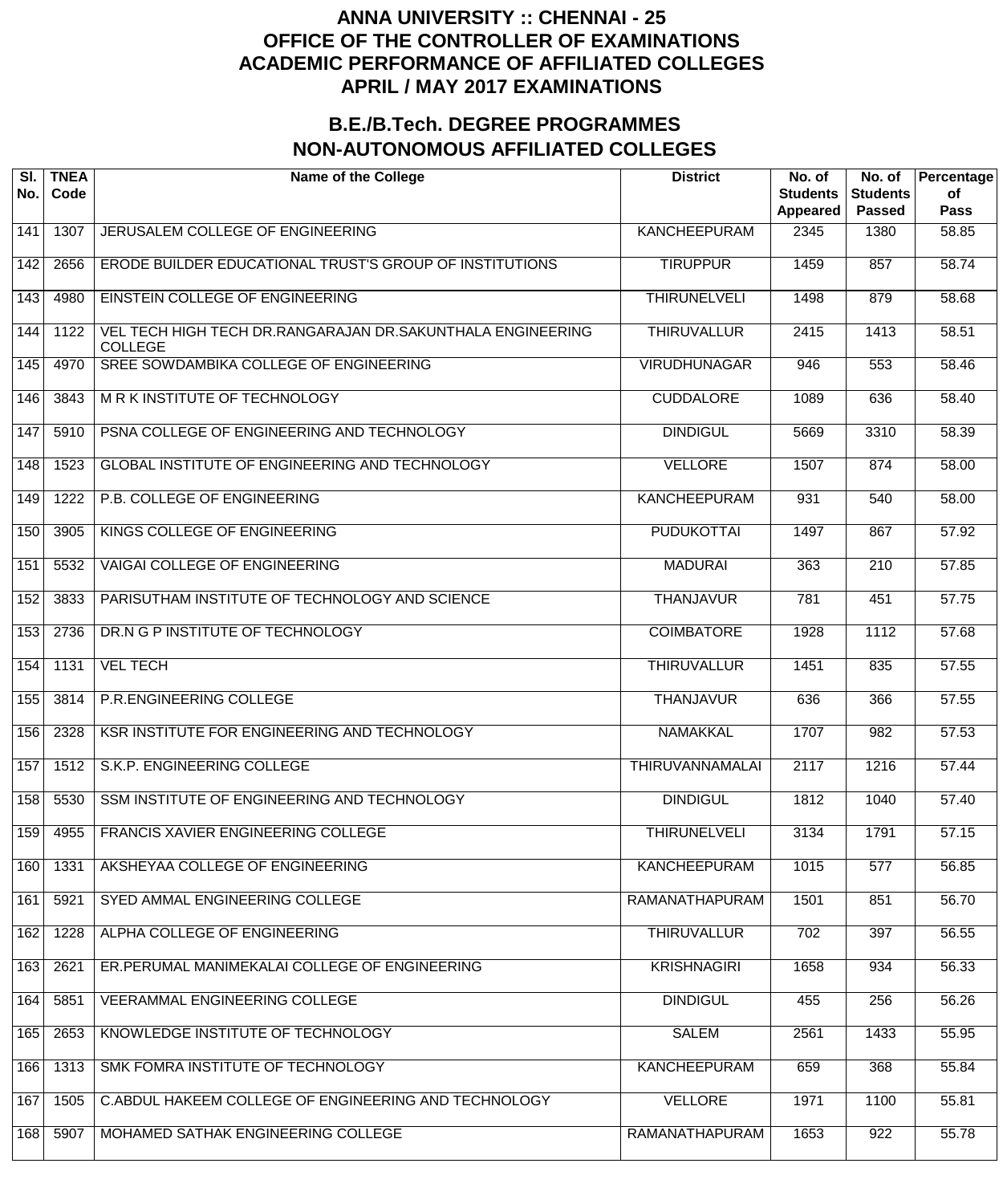| SI.<br>No. | <b>TNEA</b><br>Code | <b>Name of the College</b>                                                        | <b>District</b>        | No. of<br><b>Students</b><br><b>Appeared</b> | No. of<br><b>Students</b><br><b>Passed</b> | Percentage<br>of<br><b>Pass</b> |
|------------|---------------------|-----------------------------------------------------------------------------------|------------------------|----------------------------------------------|--------------------------------------------|---------------------------------|
| 169        | 2733                | ANGEL COLLEGE OF ENGINEERING AND TECHNOLOGY                                       | <b>TIRUPPUR</b>        | 1070                                         | 596                                        | 55.70                           |
| 170        | 4941                | UNNAMALAI INSTITUTE OF TECHNOLOGY                                                 | <b>TUTICORIN</b>       | 891                                          | 494                                        | 55.44                           |
| 171        | 5533                | KARAIKUDI INSTITUTE OF TECHNOLOGY AND KARAIKUDI INSTITUTE OF<br><b>MANAGEMENT</b> | <b>SIVAGANGA</b>       | 592                                          | $\overline{327}$                           | 55.24                           |
| 172        | 1316                | AGNI COLLEGE OF TECHNOLOGY                                                        | <b>KANCHEEPURAM</b>    | 2131                                         | 1176                                       | 55.19                           |
| 173        | 2752                | NANDHA COLLEGE OF TECHNOLOGY                                                      | <b>ERODE</b>           | 1496                                         | 822                                        | 54.95                           |
| 174        | 3850                | VETRI VINAYAHA COLLEGE OF ENGINEERING AND TECHNOLOGY                              | <b>TIRUCHIRAPPALLI</b> | 840                                          | 459                                        | 54.64                           |
| 175        | 4969                | SCAD COLLEGE OF ENGINEERING AND TECHNOLOGY                                        | <b>THIRUNELVELI</b>    | 1828                                         | 998                                        | 54.60                           |
| 176        | 2735                | KARPAGAM INSTITUTE OF TECHNOLOGY                                                  | <b>COIMBATORE</b>      | 1293                                         | $\overline{705}$                           | 54.52                           |
| 177        | 4953                | CAPE INSTITUTE OF TECHNOLOGY                                                      | <b>THIRUNELVELI</b>    | 1397                                         | 757                                        | 54.19                           |
| 178        | 2626                | VIVEKANANDHA INSTITUTE OF ENGINEERING & TECHNOLOGY FOR WOMEN                      | <b>NAMAKKAL</b>        | 635                                          | 344                                        | 54.17                           |
| 179        | 1101                | AALIM MUHAMMED SALEGH COLLEGE OF ENGINEERING                                      | <b>THIRUVALLUR</b>     | 1751                                         | 948                                        | 54.14                           |
| 180        | 3841                | <b>CARE GROUP OF INSTITUTIONS</b>                                                 | <b>TIRUCHIRAPPALLI</b> | 693                                          | 374                                        | 53.97                           |
| 181        | 2708                | HINDUSTHAN COLLEGE OF ENGINEERING AND TECHNOLOGY                                  | <b>COIMBATORE</b>      | 3753                                         | 2023                                       | 53.90                           |
| 182        | 1452                | PERI INSTITUTE OF TECHNOLOGY                                                      | <b>KANCHEEPURAM</b>    | 1867                                         | 1006                                       | 53.88                           |
| 183        | 2610                | MUTHAYAMMAL ENGINEERING COLLEGE                                                   | <b>NAMAKKAL</b>        | 1981                                         | 1062                                       | 53.61                           |
| 184        | 5990                | LATHA MATHAVAN ENGINEERING COLLEGE                                                | <b>MADURAI</b>         | 1002                                         | 536                                        | 53.49                           |
| 185        | 1605                | <b>IDHAYA ENGINEERING COLLEGE FOR WOMEN</b>                                       | <b>VILLUPURAM</b>      | 500                                          | $\overline{267}$                           | 53.40                           |
| 186        | 5865                | NADAR SARASWATHI COLLEGE OF ENGINEERING AND TECHNOLOGY                            | <b>THENI</b>           | 629                                          | 335                                        | 53.26                           |
| 187        | 2354                | POLLACHI INSTITUTE OF ENGINEERING AND TECHNOLOGY                                  | <b>COIMBATORE</b>      | 705                                          | $\overline{373}$                           | 52.91                           |
| 188        | 5022                | UNIVERSITY COLLEGE OF ENGINEERING, DINDIGUL                                       | <b>DINDIGUL</b>        | 1152                                         | 607                                        | 52.69                           |
| 189        | 2731                | R V S COLLEGE OF ENGINEERING AND TECHNOLOGY                                       | <b>COIMBATORE</b>      | 1090                                         | 574                                        | 52.66                           |
| 190        | 2642                | P.S.V.COLLEGE OF ENGINEERING AND TECHNOLOGY                                       | <b>KRISHNAGIRI</b>     | 1448                                         | 761                                        | 52.56                           |
| 191        | 3458                | DHANALAKSHMI SRINIVASAN INSTITUTE OF RESEARCH AND TECHNOLOGY                      | <b>PERAMBALUR</b>      | 535                                          | 281                                        | 52.52                           |
| 192        | 1528                | <b>KRS COLLEGE OF ENGINEERING</b>                                                 | THIRUVANNAMALAI        | 200                                          | 105                                        | 52.50                           |
| 193        | 4966                | PET ENGINEERING COLLEGE                                                           | <b>THIRUNELVELI</b>    | 1153                                         | 604                                        | 52.39                           |
| 194        | 3016                | UNIVERSITY COLLEGE OF ENGINEERING, ARIYALUR                                       | <b>ARIYALUR</b>        | 1011                                         | 529                                        | 52.32                           |
| 195        | 3847                | ROEVER COLLEGE OF ENGINEERING AND TECHNOLOGY                                      | <b>PERAMBALUR</b>      | 646                                          | 338                                        | 52.32                           |
| 196        | 1429                | GOPAL RAMALINGAM MEMORIAL ENGINEERING COLLEGE                                     | <b>KANCHEEPURAM</b>    | 109                                          | $\overline{57}$                            | 52.29                           |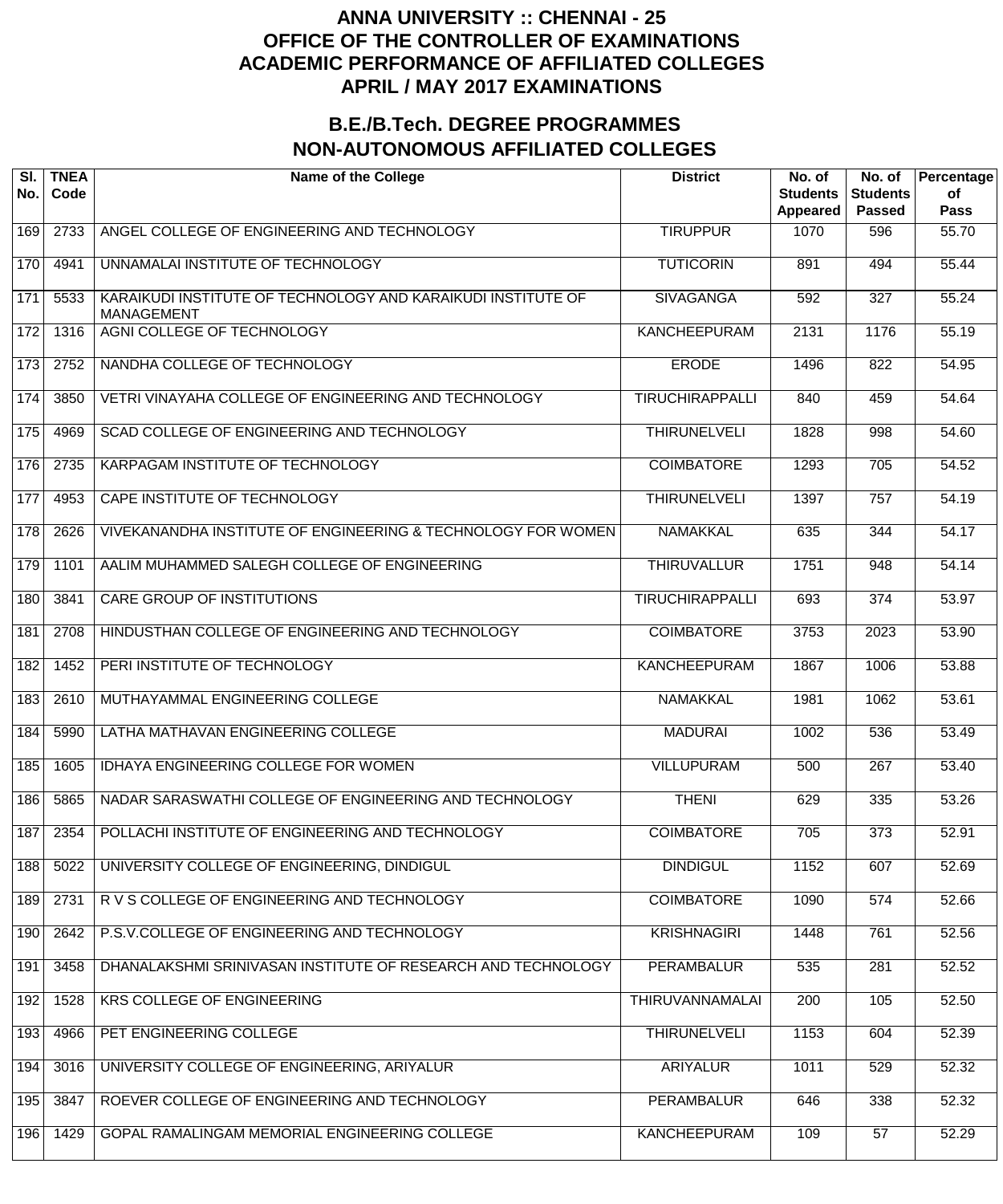| SI.<br>No.       | <b>TNEA</b><br>Code | <b>Name of the College</b>                                                 | <b>District</b>        | No. of<br><b>Students</b><br>Appeared | No. of<br><b>Students</b><br><b>Passed</b> | Percentage<br>of<br><b>Pass</b> |
|------------------|---------------------|----------------------------------------------------------------------------|------------------------|---------------------------------------|--------------------------------------------|---------------------------------|
| 197              | 3425                | C.K. COLLEGE OF ENGINEERING & TECHNOLOGY                                   | <b>CUDDALORE</b>       | 1206                                  | 630                                        | 52.24                           |
| 198              | 1213                | S.K.R. ENGINEERING COLLEGE                                                 | <b>THIRUVALLUR</b>     | 1312                                  | 685                                        | 52.21                           |
| 199              | 1311                | K.C.G. COLLEGE OF TECHNOLOGY                                               | <b>KANCHEEPURAM</b>    | 2801                                  | 1461                                       | 52.16                           |
| 200              | 3811                | M.I.E.T. ENGINEERING COLLEGE                                               | <b>TIRUCHIRAPPALLI</b> | 2015                                  | 1051                                       | 52.16                           |
| 201              | 3782                | OAS INSTITUTE OF TECHNOLOGY AND MANAGEMENT GROUP OF<br><b>INSTITUTIONS</b> | <b>TIRUCHIRAPPALLI</b> | 351                                   | 183                                        | 52.14                           |
| 202              | 2762                | JANSONS INSTITUTE OF TECHNOLOGY                                            | <b>COIMBATORE</b>      | 1132                                  | 590                                        | 52.12                           |
| $\overline{203}$ | 1206                | JEPPIAAR MAAMALLAN ENGINEERING COLLEGE                                     | <b>KANCHEEPURAM</b>    | 1944                                  | 1012                                       | 52.06                           |
| 204              | 3856                | PAVENDAR BHARATHIDASAN INSTITUTE OF INFORMATION TECHNOLOGY                 | <b>TIRUCHIRAPPALLI</b> | 146                                   | 76                                         | 52.05                           |
| $\overline{205}$ | 1217                | SREE SASTHA INSTITUTE OF ENGINEERING AND TECHNOLOGY                        | <b>THIRUVALLUR</b>     | 1720                                  | 895                                        | 52.03                           |
| $\overline{206}$ | 1013                | UNIVERSITY COLLEGE OF ENGINEERING, VILLUPURAM                              | <b>VILLUPURAM</b>      | 1030                                  | 535                                        | 51.94                           |
| 207              | 2727                | SRI SHAKTHI INSTITUTE OF ENGINEERING AND TECHNOLOGY                        | <b>COIMBATORE</b>      | 2793                                  | 1450                                       | 51.92                           |
| $\overline{208}$ | 1409                | KARPAGA VINAYAGA COLLEGE OF ENGINEERING AND TECHNOLOGY                     | <b>KANCHEEPURAM</b>    | 1454                                  | 753                                        | 51.79                           |
| $\overline{209}$ | 2734                | S N S COLLEGE OF ENGINEERING                                               | <b>COIMBATORE</b>      | 1941                                  | 1005                                       | 51.78                           |
| 210              | 5832                | N P R COLLEGE OF ENGINEERING AND TECHNOLOGY                                | <b>DINDIGUL</b>        | 1499                                  | $\overline{776}$                           | 51.77                           |
| $\overline{211}$ | 1318                | T.J. INSTITUTE OF TECHNOLOGY                                               | <b>KANCHEEPURAM</b>    | 145                                   | $\overline{75}$                            | 51.72                           |
| $\overline{212}$ | 2717                | SASURIE COLLEGE OF ENGINEERING                                             | <b>TIRUPPUR</b>        | 1143                                  | 591                                        | 51.71                           |
| $\overline{213}$ | 3459                | DHANALAKSHMI SRINIVASAN INSTITUTE OF TECHNOLOGY                            | <b>TIRUCHIRAPPALLI</b> | 1176                                  | 607                                        | 51.62                           |
| $\sqrt{214}$     | 1418                | SRI LAKSHMI AMMAL ENGINEERING COLLEGE                                      | <b>KANCHEEPURAM</b>    | 509                                   | 262                                        | 51.47                           |
| 215              | 3817                | ROEVER ENGINEERING COLLEGE                                                 | <b>PERAMBALUR</b>      | 1126                                  | 579                                        | 51.42                           |
| 216              | 1521                | SHRI SAPTHAGIRI INSTITUTE OF TECHNOLOGY                                    | <b>VELLORE</b>         | 286                                   | 147                                        | 51.40                           |
| 217              | 2338                | ASIAN COLLEGE OF ENGINEERING AND TECHNOLOGY                                | <b>COIMBATORE</b>      | 492                                   | 252                                        | 51.22                           |
| $\overline{218}$ | 1116                | SRI VENKATESWARA COLLEGE OF ENGINEERING AND TECHNOLOGY                     | <b>THIRUVALLUR</b>     | 1165                                  | 594                                        | 50.99                           |
| 219              | 5914                | RAJA COLLEGE OF ENGINEERING AND TECHNOLOGY                                 | <b>MADURAI</b>         | 440                                   | $\overline{224}$                           | 50.91                           |
| 220              | 1235                | J E I MATHAAJEE COLLEGE OF ENGINEERING                                     | <b>KANCHEEPURAM</b>    | 641                                   | 326                                        | 50.86                           |
| 221              | 2630                | CHETTINAD COLLEGE OF ENGINEERING AND TECHNOLOGY                            | <b>KARUR</b>           | 893                                   | 454                                        | 50.84                           |
| 222              | 1243                | MADHA INSTITUTE OF ENGINEERING AND TECHNOLOGY                              | <b>KANCHEEPURAM</b>    | 250                                   | 127                                        | 50.80                           |
| 223              | 3812                | MOOKAMBIGAI COLLEGE OF ENGINEERING                                         | <b>PUDUKOTTAI</b>      | 2357                                  | 1197                                       | 50.78                           |
| 224              | 1209                | PALLAVAN COLLEGE OF ENGINEERING                                            | <b>KANCHEEPURAM</b>    | 855                                   | 434                                        | 50.76                           |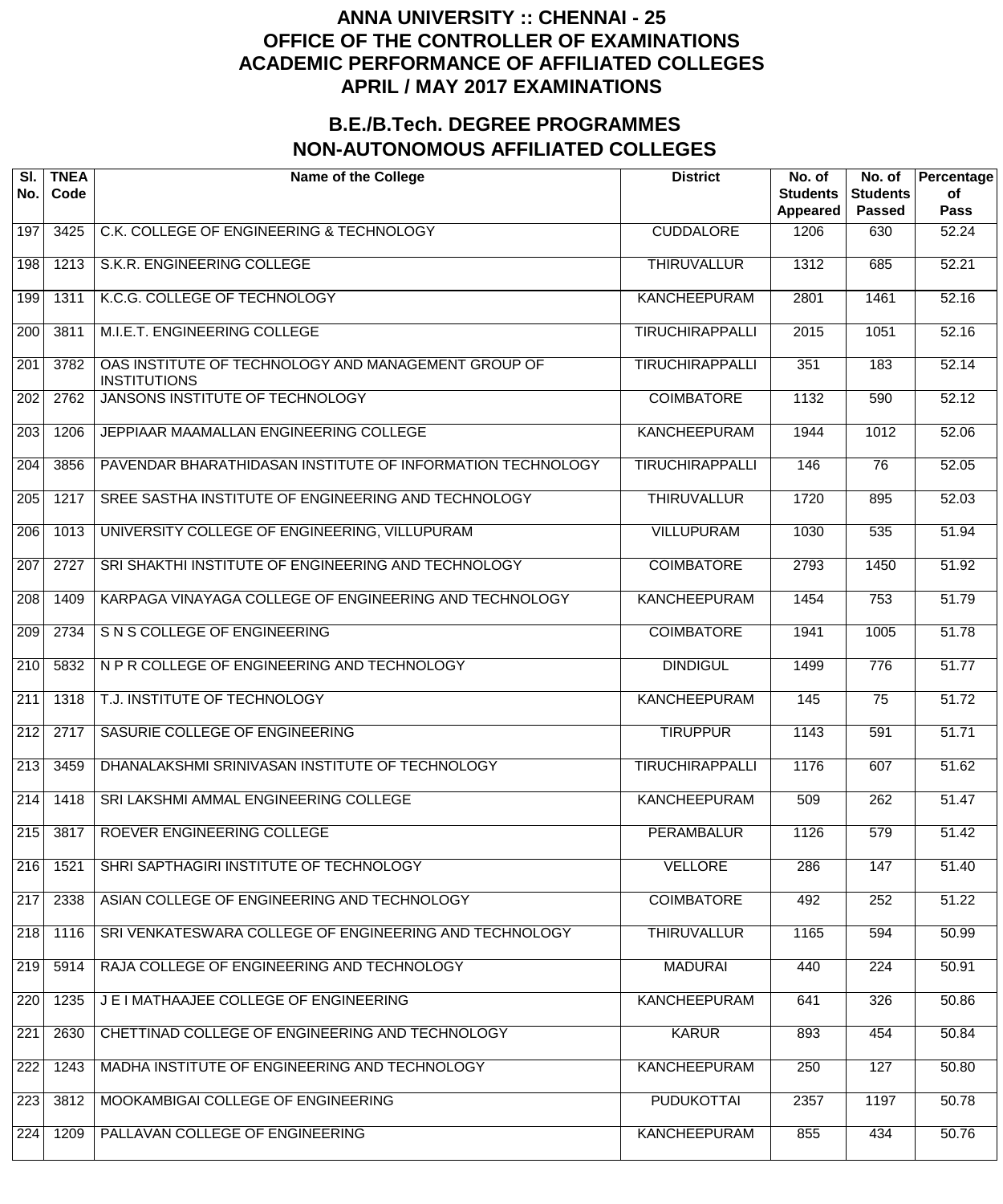| SI.<br>No.       | <b>TNEA</b><br>Code | <b>Name of the College</b>                           | <b>District</b>        | No. of<br><b>Students</b><br>Appeared | No. of<br><b>Students</b><br><b>Passed</b> | Percentage<br>of<br><b>Pass</b> |
|------------------|---------------------|------------------------------------------------------|------------------------|---------------------------------------|--------------------------------------------|---------------------------------|
| 225              | 3019                | UNIVERSITY COLLEGE OF ENGINEERING, PANRUTI           | <b>CUDDALORE</b>       | 1364                                  | 692                                        | 50.73                           |
| 226              | 2757                | TEJAA SHAKTHI INSTITUTE OF TECHNOLOGY FOR WOMEN      | <b>COIMBATORE</b>      | $\overline{371}$                      | 188                                        | 50.67                           |
| $\overline{227}$ | 3807                | J.J.COLLEGE OF ENGINEERING AND TECHNOLOGY            | <b>TIRUCHIRAPPALLI</b> | 2210                                  | 1118                                       | 50.59                           |
| 228              | 1509                | MEENAKSHI COLLEGE OF ENGINEERING                     | <b>CHENNAI</b>         | 1902                                  | 960                                        | 50.47                           |
| 229              | 4957                | JAYARAJ ANNAPACKIAM CSI COLLEGE OF ENGINEERING       | <b>TUTICORIN</b>       | 785                                   | 395                                        | 50.32                           |
| 230              | 1229                | INDIRA INSTITUTE OF ENGINEERING AND TECHNOLOGY       | <b>THIRUVALLUR</b>     | 820                                   | 412                                        | 50.24                           |
| $\overline{231}$ | 2651                | JAY SHRIRAM GROUP OF INSTITUTIONS                    | <b>TIRUPPUR</b>        | 1424                                  | $\overline{715}$                           | 50.21                           |
| 232              | 5988                | THENI KAMMAVAR SANGAM COLLEGE OF TECHNOLOGY          | <b>THENI</b>           | 933                                   | 468                                        | 50.16                           |
| 233              | 2627                | SELVAM COLLEGE OF TECHNOLOGY                         | <b>NAMAKKAL</b>        | 1385                                  | 694                                        | 50.11                           |
| $\overline{234}$ | 2770                | KALAIVANI COLLEGE OF TECHNOLOGY                      | <b>COIMBATORE</b>      | $\overline{312}$                      | 156                                        | 50.00                           |
| 235              | 3018                | UNIVERSITY COLLEGE OF ENGINEERING, THIRUKKUVALAI     | <b>NAGAPATTINAM</b>    | 1016                                  | $\overline{507}$                           | 49.90                           |
| 236              | 4946                | <b>DMI ENGINEERING COLLEGE</b>                       | <b>KANYAKUMARI</b>     | 1135                                  | 566                                        | 49.87                           |
| $\overline{237}$ | 2636                | A V S ENGINEERING COLLEGE                            | <b>SALEM</b>           | 2088                                  | 1039                                       | 49.76                           |
| 238              | 3821                | A.R.J. COLLEGE OF ENGINEERING AND TECHNOLOGY         | <b>THIRUVARUR</b>      | 537                                   | $\overline{267}$                           | 49.72                           |
| 239              | 2637                | <b>EXCEL COLLEGE OF TECHNOLOGY</b>                   | <b>NAMAKKAL</b>        | 157                                   | $\overline{78}$                            | 49.68                           |
| 240              | 3908                | MOUNT ZION COLLEGE OF ENGINEERING AND TECHNOLOGY     | <b>PUDUKOTTAI</b>      | 1794                                  | 890                                        | 49.61                           |
| 241              | 2725                | SRI RAMAKRISHNA INSTITUTE OF TECHNOLOGY              | <b>COIMBATORE</b>      | 2010                                  | 995                                        | 49.50                           |
| 242              | 1121                | SRI VENKATESWARA INSTITUTE OF SCIENCE AND TECHNOLOGY | <b>THIRUVALLUR</b>     | 336                                   | 166                                        | 49.40                           |
| 243              | 3805                | DHANALAKSHMI SRINIVASAN ENGINEERING COLLEGE          | <b>PERAMBALUR</b>      | 2627                                  | 1297                                       | 49.37                           |
| 244              | 2765                | SRIGURU INSTITUTE OF TECHNOLOGY                      | <b>COIMBATORE</b>      | 756                                   | $\overline{373}$                           | 49.34                           |
| 245              | 1503                | ARULMIGU MEENAKSHI AMMAN COLLEGE OF ENGINEERING      | <b>THIRUVANNAMALAI</b> | 434                                   | 214                                        | 49.31                           |
| 246              | 1127                | ST. PETER'S COLLEGE OF ENGINEERING AND TECHNOLOGY    | <b>THIRUVALLUR</b>     | 1811                                  | 885                                        | 48.87                           |
| 247              | 1519                | BHARATHIDASAN ENGINEERING COLLEGE                    | <b>VELLORE</b>         | 837                                   | 409                                        | 48.86                           |
| 248              | 3813                | OXFORD ENGINEERING COLLEGE                           | <b>TIRUCHIRAPPALLI</b> | 939                                   | 458                                        | 48.78                           |
| 249              | 4938                | SIVAJI COLLEGE OF ENGINEERING AND TECHNOLOGY         | <b>KANYAKUMARI</b>     | 472                                   | 230                                        | 48.73                           |
| 250              | 4672                | STELLA MARY'S COLLEGE OF ENGINEERING                 | <b>KANYAKUMARI</b>     | 668                                   | 325                                        | 48.65                           |
| 251              | 4968                | SARDAR RAJA COLLEGE OF ENGINEERING                   | <b>THIRUNELVELI</b>    | 957                                   | 464                                        | 48.48                           |
| 252              | 4977                | NARAYANAGURU COLLEGE OF ENGINEERING                  | <b>KANYAKUMARI</b>     | 693                                   | 335                                        | 48.34                           |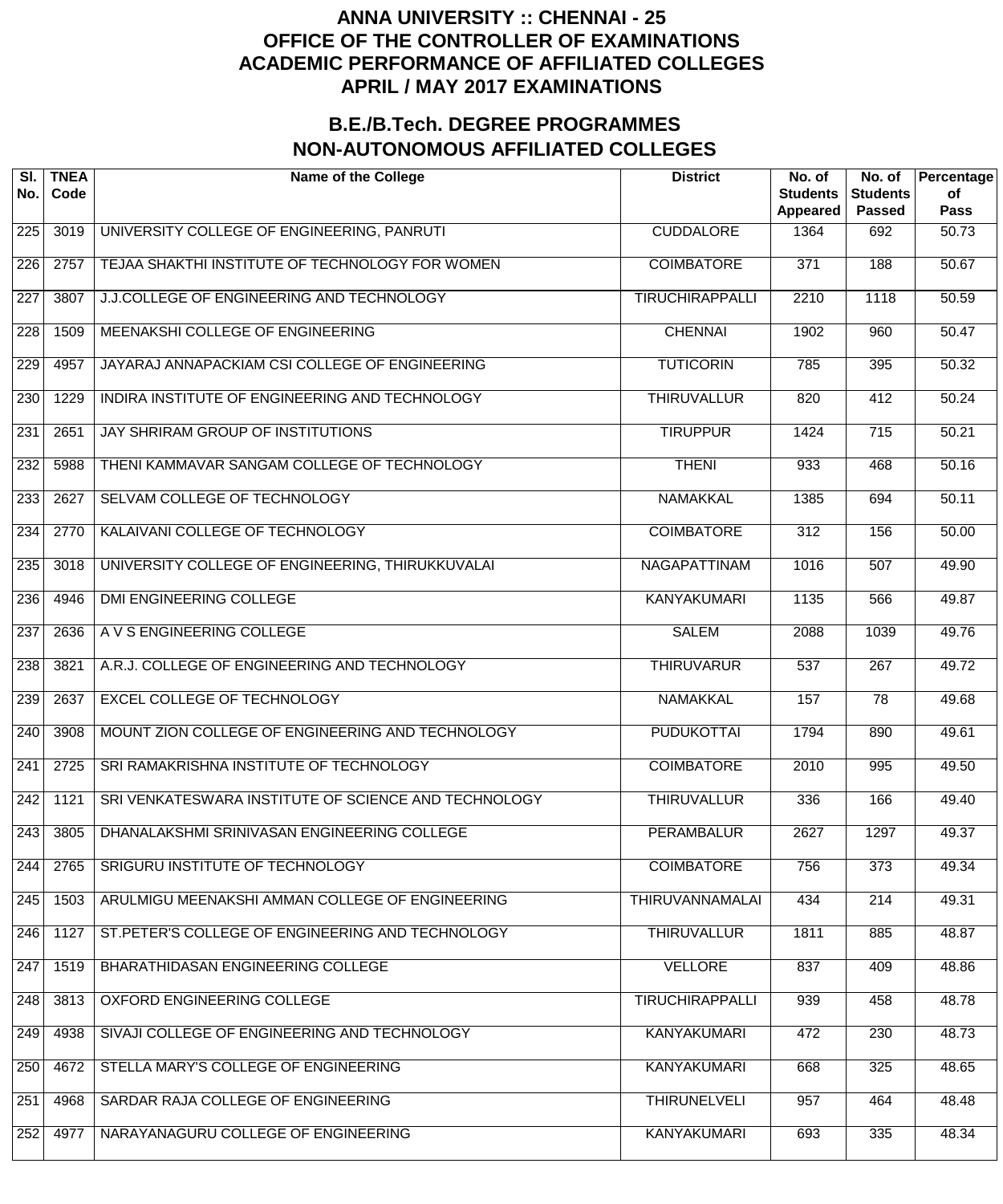| SI.<br>No.       | <b>TNEA</b><br>Code | <b>Name of the College</b>                         | <b>District</b>        | No. of<br><b>Students</b><br>Appeared | No. of<br><b>Students</b><br><b>Passed</b> | Percentage<br>of<br><b>Pass</b> |
|------------------|---------------------|----------------------------------------------------|------------------------|---------------------------------------|--------------------------------------------|---------------------------------|
| 253              | 1436                | A.R. ENGINEERING COLLEGE                           | <b>VILLUPURAM</b>      | 385                                   | 186                                        | 48.31                           |
| 254              | 1242                | SREE SASTHA COLLEGE OF ENGINEERING                 | <b>THIRUVALLUR</b>     | 539                                   | 260                                        | 48.24                           |
| 255              | 3806                | E.G.S.PILLAY ENGINEERING COLLEGE                   | <b>NAGAPATTINAM</b>    | 2229                                  | 1067                                       | 47.87                           |
| 256              | 4931                | <b>CHANDY COLLEGE OF ENGINEERING</b>               | <b>TUTICORIN</b>       | $\overline{743}$                      | 355                                        | 47.78                           |
| 257              | 2345                | DHIRAJLAL GANDHI COLLEGE OF TECHNOLOGY             | <b>SALEM</b>           | 2144                                  | 1023                                       | 47.71                           |
| 258              | 1221                | JAYA COLLEGE OF ENGINEERING AND TECHNOLOGY         | <b>THIRUVALLUR</b>     | 256                                   | $\overline{122}$                           | 47.66                           |
| 259              | 5009                | GOVERNMENT COLLEGE OF ENGINEERING                  | <b>THENI</b>           | 1123                                  | 535                                        | 47.64                           |
| 260              | 3829                | M.A.M. COLLEGE OF ENGINEERING AND TECHNOLOGY       | <b>TIRUCHIRAPPALLI</b> | 1106                                  | 524                                        | 47.38                           |
| $\overline{261}$ | 2369                | GOVERNMENT COLLEGE OF ENGINEERING, DHARMAPURI      | <b>DHARMAPURI</b>      | 1000                                  | 473                                        | 47.30                           |
| 262              | 2356                | ARULMURUGAN COLLEGE OF ENGINEERING                 | <b>KARUR</b>           | 839                                   | 396                                        | 47.20                           |
| 263              | 5919                | ST. MICHAEL COLLEGE OF ENGINEERING & TECHNOLOGY    | <b>SIVAGANGA</b>       | 477                                   | 225                                        | 47.17                           |
| 264              | 2358                | SCAD INSTITUTE OF TECHNOLOGY                       | <b>TIRUPPUR</b>        | 594                                   | 280                                        | 47.14                           |
| 265              | 1212                | RAJIV GANDHI COLLEGE OF ENGINEERING                | <b>KANCHEEPURAM</b>    | 1064                                  | 501                                        | 47.09                           |
| 266              | 4928                | MAR EPHRAEM COLLEGE OF ENGINEERING AND TECHNOLOGY  | <b>KANYAKUMARI</b>     | 1418                                  | 667                                        | 47.04                           |
| 267              | 2738                | SASURIE ACADEMY OF ENGINEERING                     | <b>COIMBATORE</b>      | 966                                   | 453                                        | 46.89                           |
| 268              | 1232                | ARM COLLEGE OF ENGINEERING AND TECHNOLOGY          | <b>KANCHEEPURAM</b>    | 969                                   | 454                                        | 46.85                           |
| 269              | 2633                | VIDYAA VIKAS COLLEGE OF ENGINEERING AND TECHNOLOGY | <b>NAMAKKAL</b>        | 730                                   | 342                                        | 46.85                           |
| 270              | 1417                | SHRI ANDAL ALAGAR COLLEGE OF ENGINEERING           | <b>KANCHEEPURAM</b>    | 948                                   | 443                                        | 46.73                           |
| 271              | 3808                | JAYARAM COLLEGE OF ENGINEERING AND TECHNOLOGY      | <b>TIRUCHIRAPPALLI</b> | 1052                                  | 491                                        | 46.67                           |
| 272              | 2740                | HINDUSTHAN INSTITUTE OF TECHNOLOGY                 | <b>COIMBATORE</b>      | 1738                                  | 811                                        | 46.66                           |
| 273              | 5922                | <b>VICKRAM COLLEGE OF ENGINEERING</b>              | <b>SIVAGANGA</b>       | 863                                   | 402                                        | 46.58                           |
| 274              | 3456                | K.S.K. COLLEGE OF ENGINEERING AND TECHNOLOGY       | <b>THANJAVUR</b>       | 634                                   | 295                                        | 46.53                           |
| 275              | 3920                | SUDHARSAN ENGINEERING COLLEGE                      | <b>PUDUKOTTAI</b>      | 1015                                  | 471                                        | 46.40                           |
| 276              | 2367                | ARJUN COLLEGE OF TECHNOLOGY                        | <b>COIMBATORE</b>      | 479                                   | $\overline{222}$                           | 46.35                           |
| 277              | 2750                | KALAIGNAR KARUNANIDHI INSTITUTE OF TECHNOLOGY      | <b>COIMBATORE</b>      | 1576                                  | 729                                        | 46.26                           |
| 278              | 4956                | JAYAMATHA ENGINEERING COLLEGE                      | <b>KANYAKUMARI</b>     | 226                                   | 104                                        | 46.02                           |
| 279              | 1421                | V.R.S. COLLEGE OF ENGINEERING AND TECHNOLOGY       | <b>VILLUPURAM</b>      | 1149                                  | 527                                        | 45.87                           |
| 280              | 1202                | <b>D M I COLLEGE OF ENGINEERING</b>                | <b>KANCHEEPURAM</b>    | 1906                                  | 874                                        | 45.86                           |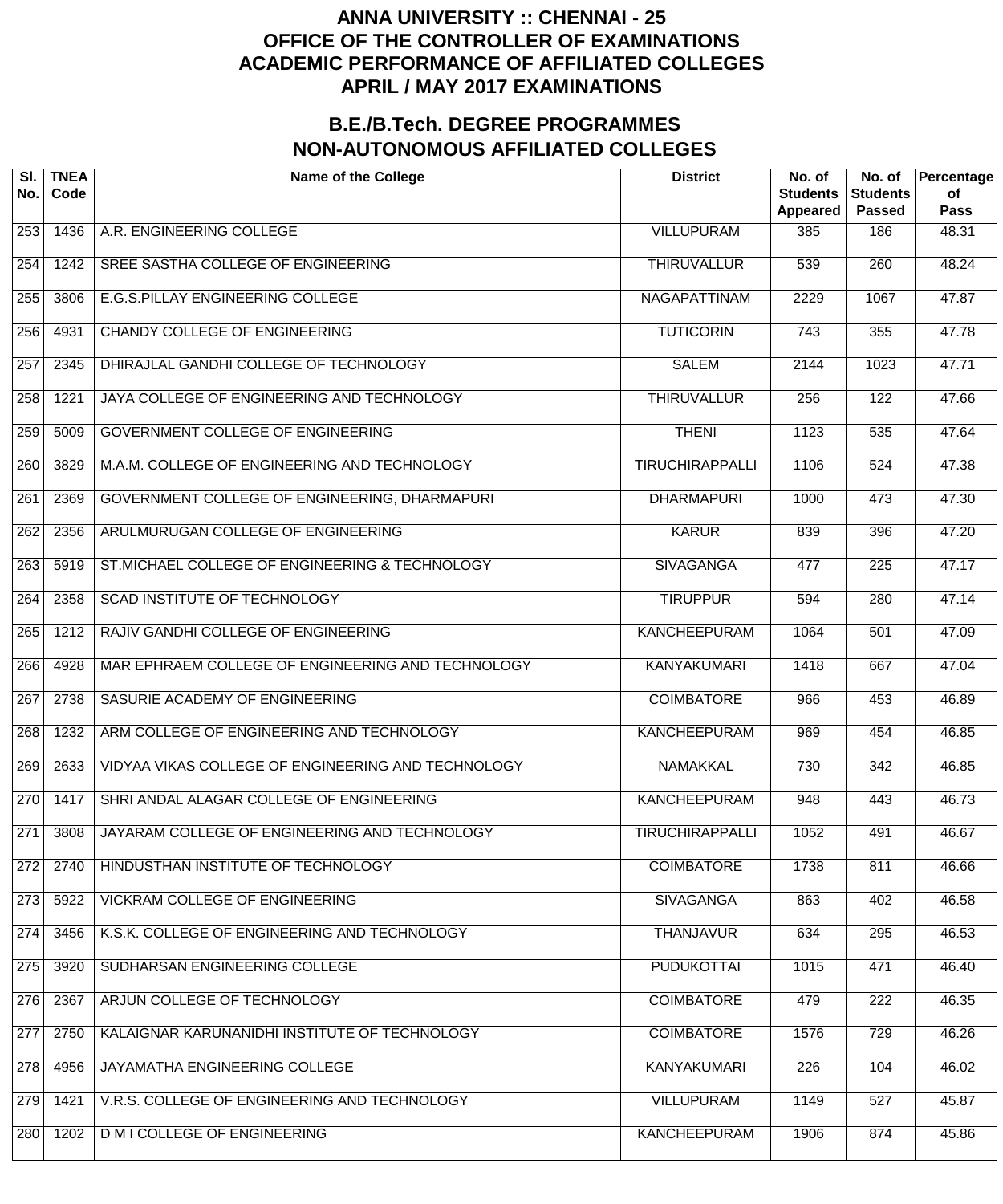| SI.<br>No.       | <b>TNEA</b><br>Code | <b>Name of the College</b>                                             | <b>District</b>        | No. of<br><b>Students</b><br><b>Appeared</b> | No. of<br><b>Students</b><br><b>Passed</b> | Percentage<br>of<br><b>Pass</b> |
|------------------|---------------------|------------------------------------------------------------------------|------------------------|----------------------------------------------|--------------------------------------------|---------------------------------|
| 281              | 2640                | JAYALAKSHMI INSTITUTE OF TECHNOLOGY                                    | <b>DHARMAPURI</b>      | 1939                                         | 883                                        | 45.54                           |
| 282              | 3802                | SHRI ANGALA AMMAN COLLEGE OF ENGINEERING AND TECHNOLOGY                | <b>TIRUCHIRAPPALLI</b> | $\overline{577}$                             | $\overline{262}$                           | 45.41                           |
| $\overline{283}$ | 3021                | UNIVERSITY COLLEGE OF ENGINEERING, PATTUKKOTTAI                        | <b>THANJAVUR</b>       | 997                                          | 451                                        | 45.24                           |
| 284              | 3844                | SHIVANI ENGINEERING COLLEGE                                            | <b>TIRUCHIRAPPALLI</b> | 1024                                         | 463                                        | 45.21                           |
| 285              | 2614                | S.S.M. COLLEGE OF ENGINEERING                                          | <b>NAMAKKAL</b>        | 1261                                         | 570                                        | 45.20                           |
| 286              | 4982                | VINS CHRISTIAN COLLEGE OF ENGINEERING                                  | <b>KANYAKUMARI</b>     | 1307                                         | 590                                        | 45.14                           |
| 287              | 3925                | M.A.R. COLLEGE OF ENGINEERING AND TECHNOLOGY                           | <b>PUDUKOTTAI</b>      | 878                                          | 396                                        | 45.10                           |
| 288              | 4994                | J P COLLEGE OF ENGINEERING                                             | <b>THIRUNELVELI</b>    | 757                                          | 341                                        | 45.05                           |
| 289              | 1455                | APOLLO PRIYADARSHANAM INSTITUTE OF TECHNOLOGY                          | <b>KANCHEEPURAM</b>    | $\overline{371}$                             | 167                                        | 45.01                           |
| 290              | 2704                | COIMBATORE INSTITUTE OF ENGINEERING AND TECHNOLOGY                     | <b>COIMBATORE</b>      | 1713                                         | 769                                        | 44.89                           |
| 291              | 4987                | JAMES COLLEGE OF ENGINEERING AND TECHNOLOGY                            | <b>KANYAKUMARI</b>     | 956                                          | 429                                        | 44.87                           |
| 292              | 5531                | <b>C.R. ENGINEERING COLLEGE</b>                                        | <b>MADURAI</b>         | 116                                          | $\overline{52}$                            | 44.83                           |
| 293              | 1517                | THIRUMALAI ENGINEERING COLLEGE                                         | <b>KANCHEEPURAM</b>    | 476                                          | $\overline{213}$                           | 44.75                           |
| 294              | 3848                | <b>VANDAYAR ENGINEERING COLLEGE</b>                                    | <b>THANJAVUR</b>       | 461                                          | $\overline{206}$                           | 44.69                           |
| 295              | 2729                | NEHRU INSTITUTE OF ENGINEERING AND TECHNOLOGY                          | <b>COIMBATORE</b>      | 1791                                         | 797                                        | 44.50                           |
| 296              | 2768                | PARK COLLEGE OF TECHNOLOGY                                             | <b>COIMBATORE</b>      | 618                                          | $\overline{275}$                           | 44.50                           |
| 297              | 5862                | R.V.S. EDUCATIONAL TRUST'S GROUP OF INSTITUTION                        | <b>DINDIGUL</b>        | 887                                          | 394                                        | 44.42                           |
| 298              | 2661                | <b>VIVEKANANDHA COLLEGE OF TECHNOLOGY FOR WOMEN</b>                    | <b>NAMAKKAL</b>        | 1208                                         | 536                                        | 44.37                           |
| 299              | 1426                | SRI RAMANUJAR ENGINEERING COLLEGE                                      | <b>KANCHEEPURAM</b>    | 1269                                         | 562                                        | 44.29                           |
| 300              | 3815                | PAVENDAR BHARATHIDASAN COLLEGE OF ENGINEERING AND<br><b>TECHNOLOGY</b> | <b>TIRUCHIRAPPALLI</b> | 884                                          | 391                                        | 44.23                           |
| 301              | 1335                | SRI KRISHNA INSTITUTE OF TECHNOLOGY                                    | <b>KANCHEEPURAM</b>    | 437                                          | 193                                        | 44.16                           |
| 302              | 1325                | ST. JOSEPH COLLEGE OF ENGINEERING                                      | <b>KANCHEEPURAM</b>    | 1248                                         | 551                                        | 44.15                           |
| 303              | 2631                | KING COLLEGE OF TECHNOLOGY                                             | <b>NAMAKKAL</b>        | 1131                                         | 498                                        | 44.03                           |
| 304              | 4976                | INFANT JESUS COLLEGE OF ENGINEERING                                    | <b>TUTICORIN</b>       | 867                                          | 381                                        | 43.94                           |
| 305              | 2748                | SURYA ENGINEERING COLLEGE                                              | <b>ERODE</b>           | 745                                          | 327                                        | 43.89                           |
| 306              | 3410                | KRISHNASAMY COLLEGE OF ENGINEERING AND TECHNOLOGY                      | <b>CUDDALORE</b>       | 832                                          | 365                                        | 43.87                           |
| 307              | 3823                | SRINIVASAN ENGINEERING COLLEGE                                         | <b>PERAMBALUR</b>      | 850                                          | $\overline{372}$                           | 43.76                           |
| 308              | 4978                | <b>UDAYA SCHOOL OF ENGINEERING</b>                                     | <b>KANYAKUMARI</b>     | 931                                          | 407                                        | 43.72                           |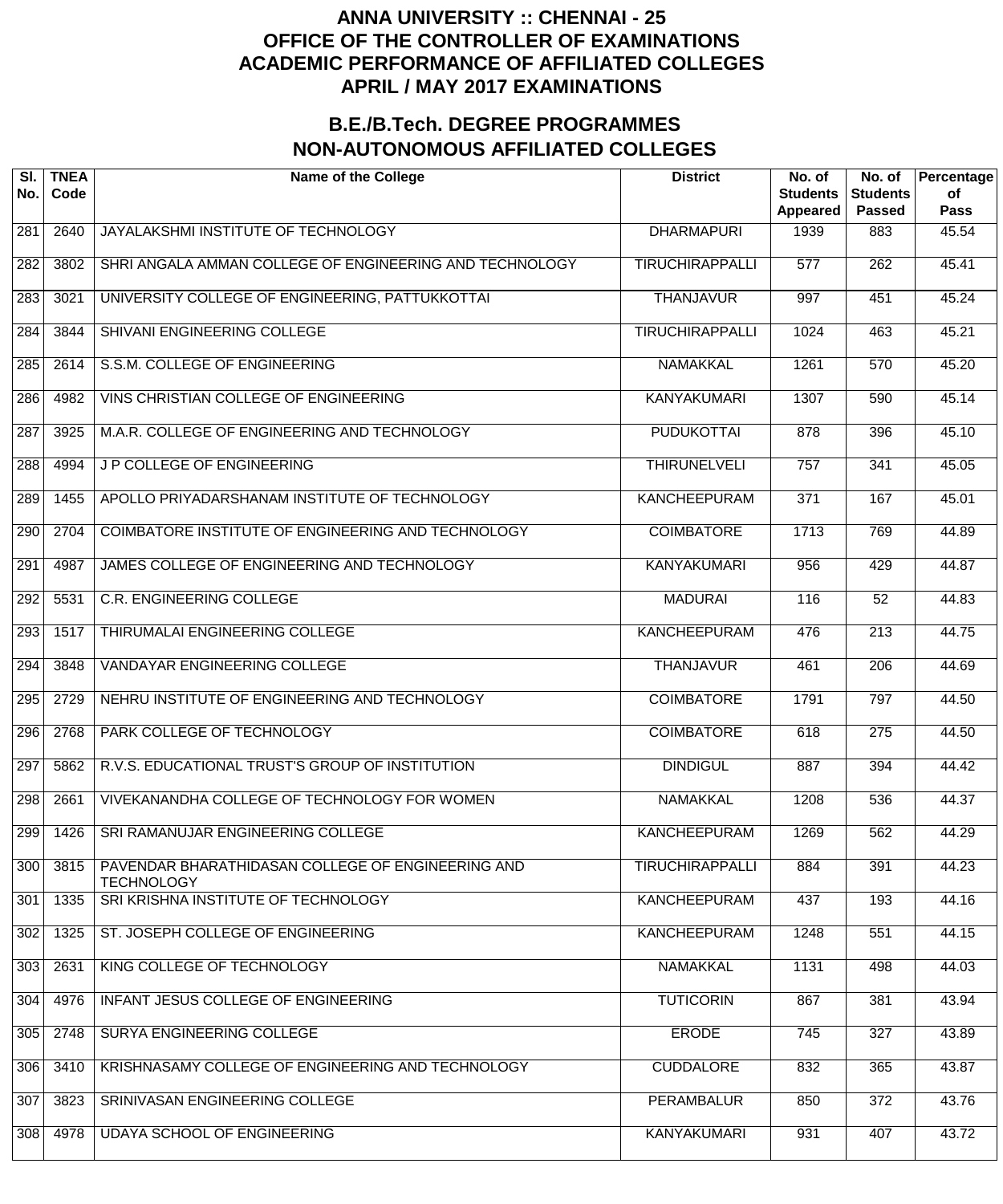| SI.<br>No.       | <b>TNEA</b><br>Code | <b>Name of the College</b>                            | <b>District</b>       | No. of<br><b>Students</b><br><b>Appeared</b> | No. of<br><b>Students</b><br><b>Passed</b> | Percentage<br>of<br><b>Pass</b> |
|------------------|---------------------|-------------------------------------------------------|-----------------------|----------------------------------------------|--------------------------------------------|---------------------------------|
| 309              | 4992                | BETHLAHEM INSTITUTE OF ENGINEERING                    | <b>KANYAKUMARI</b>    | 1211                                         | 529                                        | 43.68                           |
| $\overline{310}$ | 2664                | EXCEL COLLEGE OF ENGINEERING AND TECHNOLOGY           | <b>NAMAKKAL</b>       | 1928                                         | 841                                        | 43.62                           |
| $\overline{311}$ | 2713                | M.P. NACHIMUTHU M. JAGANATHAN ENGINEERING COLLEGE     | <b>ERODE</b>          | 1475                                         | 642                                        | 43.53                           |
| $\overline{312}$ | 5017                | UNIVERSITY COLLEGE OF ENGINEERING, RAMANATHAPURAM     | <b>RAMANATHAPURAM</b> | 1073                                         | 465                                        | 43.34                           |
| $\overline{313}$ | 2751                | <b>KGISL INSTITUTE OF TECHNOLOGY</b>                  | <b>COIMBATORE</b>     | 1486                                         | 642                                        | 43.20                           |
| $\overline{314}$ | 2769                | J C T COLLEGE OF ENGINEERING AND TECHNOLOGY           | <b>COIMBATORE</b>     | 1893                                         | 814                                        | 43.00                           |
| 315              | 2716                | PARK COLLEGE OF ENGINEERING AND TECHNOLOGY            | <b>COIMBATORE</b>     | 1688                                         | $\overline{723}$                           | 42.83                           |
| 316              | 4999                | ANNAI VAILANKANNI COLLEGE OF ENGINEERING              | <b>KANYAKUMARI</b>    | 411                                          | 176                                        | 42.82                           |
| $\overline{317}$ | 2761                | UNITED INSTITUTE OF TECHNOLOGY                        | <b>COIMBATORE</b>     | 1581                                         | 674                                        | 42.63                           |
| 318              | 2652                | AL-AMEEN ENGINEERING COLLEGE                          | <b>ERODE</b>          | 1143                                         | 487                                        | 42.61                           |
| 319              | 2346                | SHREE SATHYAM COLLEGE OF ENGINEERING AND TECHNOLOGY   | <b>SALEM</b>          | $\overline{249}$                             | 106                                        | 42.57                           |
| $\overline{320}$ | 1208                | KANCHI PALLAVAN ENGINEERING COLLEGE                   | <b>KANCHEEPURAM</b>   | 315                                          | 134                                        | 42.54                           |
| 321              | 5842                | MADURAI INSTITUTE OF ENGINEERING AND TECHNOLOGY       | <b>SIVAGANGA</b>      | 292                                          | 124                                        | 42.47                           |
| $\overline{322}$ | 2612                | P G P COLLEGE OF ENGINEERING AND TECHNOLOGY           | <b>NAMAKKAL</b>       | 526                                          | $\overline{222}$                           | 42.21                           |
| 323              | 2660                | <b>GNANAMANI COLLEGE OF ENGINEERING</b>               | <b>NAMAKKAL</b>       | $\overline{512}$                             | $\overline{216}$                           | 42.19                           |
| 324              | 1124                | SAMS COLLEGE OF ENGINEERING AND TECHNOLOGY            | <b>THIRUVALLUR</b>    | 359                                          | 151                                        | 42.06                           |
| 325              | 2721                | TAMILNADU COLLEGE OF ENGINEERING                      | <b>COIMBATORE</b>     | 1485                                         | 624                                        | 42.02                           |
| 326              | 1214                | SAKTHI MARIAMMAN ENGINEERING COLLEGE                  | <b>KANCHEEPURAM</b>   | 481                                          | $\overline{202}$                           | 42.00                           |
| 327              | 2635                | <b>CMS COLLEGE OF ENGINEERING</b>                     | <b>NAMAKKAL</b>       | 619                                          | 259                                        | 41.84                           |
| 328              | 2732                | <b>INFO INSTITUTE OF ENGINEERING</b>                  | <b>COIMBATORE</b>     | 1460                                         | 609                                        | 41.71                           |
| 329              | 3825                | ST.JOSEPH'S COLLEGE OF ENGINEERING AND TECHNOLOGY     | <b>THANJAVUR</b>      | 1183                                         | 492                                        | 41.59                           |
| 330              | 4932                | IMMANUEL ARASAR J J COLLEGE OF ENGINEERING            | <b>KANYAKUMARI</b>    | 539                                          | $\overline{224}$                           | 41.56                           |
| 331              | 2772                | C M S COLLEGE OF ENGINEERING AND TECHNOLOGY           | <b>COIMBATORE</b>     | 761                                          | 316                                        | 41.52                           |
| 332              | 2737                | RANGANATHAN ENGINEERING COLLEGE                       | <b>COIMBATORE</b>     | 458                                          | 189                                        | 41.27                           |
| 333              | 2746                | KTVR KNOWLEDGE PARK FOR ENGINEERING AND TECHNOLOGY    | <b>COIMBATORE</b>     | 366                                          | 150                                        | 40.98                           |
| 334              | 2647                | J.K.K. NATARAJA COLLEGE OF ENGINEERING AND TECHNOLOGY | <b>NAMAKKAL</b>       | 891                                          | 364                                        | 40.85                           |
| 335              | 2638                | MAHENDRA ENGINEERING COLLEGE FOR WOMEN                | <b>NAMAKKAL</b>       | 685                                          | 279                                        | 40.73                           |
| 336              | 4675                | UNIVERSAL COLLEGE OF ENGINEERING AND TECHNOLOGY       | <b>THIRUNELVELI</b>   | 662                                          | 269                                        | 40.63                           |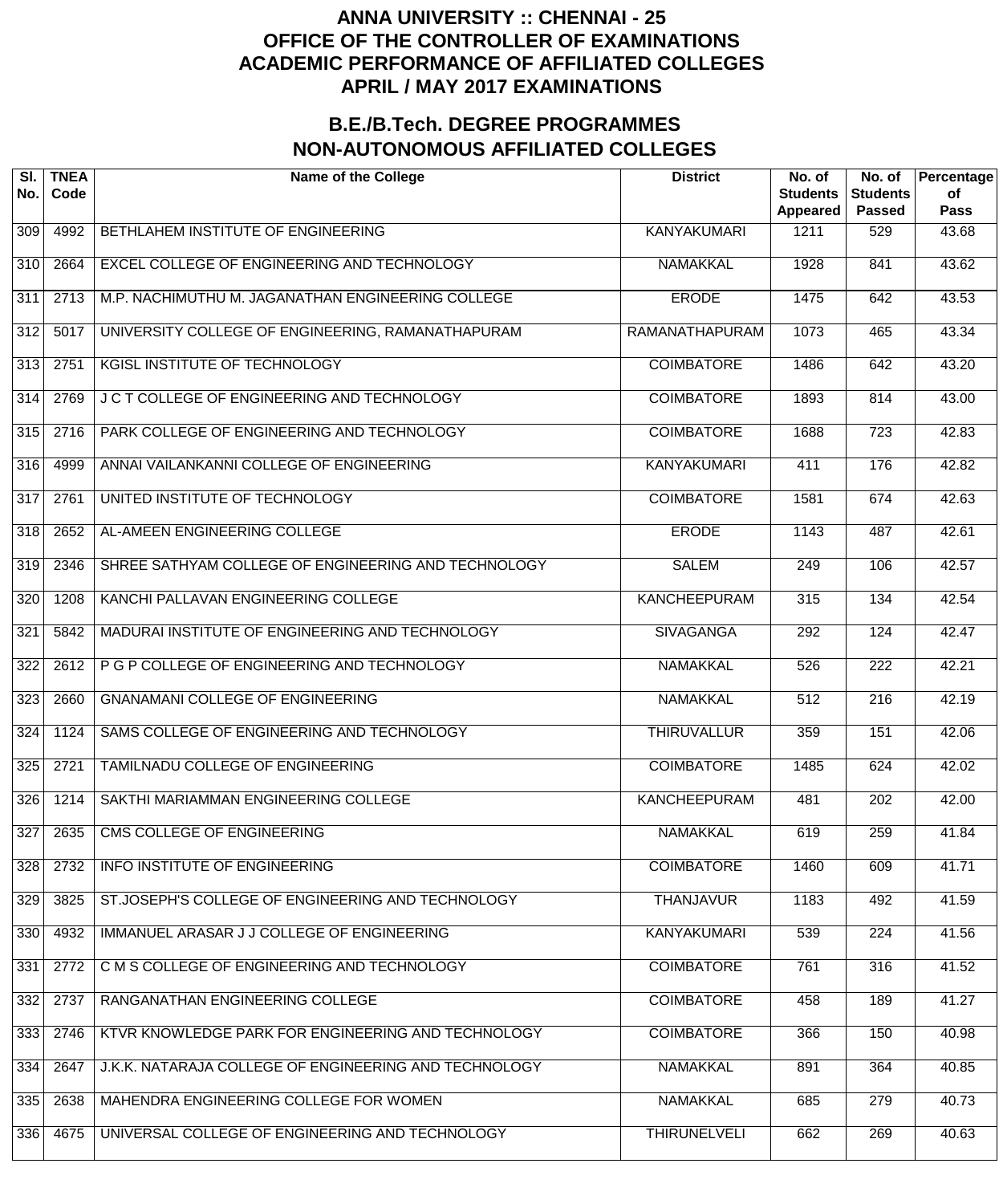| SI.<br>No. | <b>TNEA</b><br>Code | <b>Name of the College</b>                                              | <b>District</b>        | No. of<br><b>Students</b><br>Appeared | No. of<br><b>Students</b><br><b>Passed</b> | Percentage<br>of<br><b>Pass</b> |
|------------|---------------------|-------------------------------------------------------------------------|------------------------|---------------------------------------|--------------------------------------------|---------------------------------|
| 337        | 5915                | SACS M.A.V.M.M ENGINEERING COLLEGE                                      | <b>MADURAI</b>         | 1122                                  | 455                                        | 40.55                           |
| 338        | 1322                | DHANALAKSHMI SRINIVASAN COLLEGE OF ENGINEERING AND<br><b>TECHNOLOGY</b> | <b>KANCHEEPURAM</b>    | 1951                                  | 789                                        | 40.44                           |
| 339        | 4669                | THAMIRABHARANI ENGINEERING COLLEGE                                      | <b>THIRUNELVELI</b>    | 674                                   | $\overline{272}$                           | 40.36                           |
| 340        | 1234                | INDIRA GANDHI COLLEGE OF ENGINEERING AND TECHNOLOGY FOR<br><b>WOMEN</b> | <b>KANCHEEPURAM</b>    | 306                                   | $\overline{123}$                           | 40.20                           |
| 341        | 2753                | PPG INSTITUTE OF TECHNOLOGY                                             | <b>COIMBATORE</b>      | 1007                                  | 404                                        | 40.12                           |
| 342        | 1439                | S.R.I COLLEGE OF ENGINEERING AND TECHNOLOGY                             | <b>THIRUVANNAMALAI</b> | 242                                   | 97                                         | 40.08                           |
| 343        | 2758                | J K K MUNIRAJAH COLLEGE OF TECHNOLOGY                                   | <b>ERODE</b>           | 659                                   | $\overline{264}$                           | 40.06                           |
| 344        | 3786                | M.A.M. SCHOOL OF ENGINEERING                                            | <b>TIRUCHIRAPPALLI</b> | 605                                   | 242                                        | 40.00                           |
| 345        | 1143                | KUMARAN INSTITUTE OF TECHNOLOGY                                         | <b>THIRUVALLUR</b>     | 100                                   | 40                                         | 40.00                           |
| 346        | 1301                | MOHAMMED SATHAK A.J.COLLEGE OF ENGINEERING                              | <b>KANCHEEPURAM</b>    | 1069                                  | 427                                        | 39.94                           |
| 347        | 2745                | KATHIR COLLEGE OF ENGINEERING                                           | <b>COIMBATORE</b>      | 1285                                  | $\overline{511}$                           | 39.77                           |
| 348        | 2314                | MUTHAYAMMAL COLLEGE OF ENGINEERING                                      | <b>NAMAKKAL</b>        | 1050                                  | 417                                        | 39.71                           |
| 349        | 1525                | PODHIGAI COLLEGE OF ENGINEERING AND TECHNOLOGY                          | <b>VELLORE</b>         | 361                                   | 143                                        | 39.61                           |
| 350        | 3918                | SHANMUGANATHAN ENGINEERING COLLEGE                                      | <b>PUDUKOTTAI</b>      | 1127                                  | 444                                        | 39.40                           |
| 351        | 2755                | NEHRU INSTITUTE OF TECHNOLOGY                                           | <b>COIMBATORE</b>      | 1074                                  | 423                                        | 39.39                           |
| 352        | 2649                | KARUR COLLEGE OF ENGINEERING                                            | <b>KARUR</b>           | 421                                   | 165                                        | 39.19                           |
| 353        | 4949                | PSN INSTITUTE OF TECHNOLOGY AND SCIENCE                                 | <b>THIRUNELVELI</b>    | 562                                   | $\overline{220}$                           | 39.15                           |
| 354        | 4961                | NATIONAL COLLEGE OF ENGINEERING                                         | <b>THIRUNELVELI</b>    | 904                                   | 352                                        | 38.94                           |
| 355        | 2643                | BHARATHIYAR INSTITUTE OF ENGINEERING FOR WOMEN                          | <b>SALEM</b>           | 965                                   | 375                                        | 38.86                           |
| 356        | 1123                | GOJAN SCHOOL OF BUSINESS AND TECHNOLOGY                                 | <b>THIRUVALLUR</b>     | 810                                   | $\overline{314}$                           | 38.77                           |
| 357        | 5911                | P.T.R.COLLEGE OF ENGINEERING AND TECHNOLOGY                             | <b>MADURAI</b>         | 254                                   | $\overline{98}$                            | 38.58                           |
| 358        | 5502                | SRI RAAJA RAAJAN COLLEGE OF ENGINEERING AND TECHNOLOGY                  | <b>SIVAGANGA</b>       | 877                                   | 338                                        | 38.54                           |
| 359        | 2639                | NARASU'S SARATHY INSTITUTE OF TECHNOLOGY                                | <b>SALEM</b>           | 757                                   | 291                                        | 38.44                           |
| 360        | 4973                | RAJAS ENGINEERING COLLEGE                                               | <b>THIRUNELVELI</b>    | 729                                   | 279                                        | 38.27                           |
| 361        | 4670                | ROHINI COLLEGE OF ENGINEERING & TECHNOLOGY                              | <b>KANYAKUMARI</b>     | 1454                                  | 551                                        | 37.90                           |
| 362        | 1510                | PRIYADARSHINI ENGINEERING COLLEGE                                       | <b>VELLORE</b>         | 1108                                  | 419                                        | 37.82                           |
| 363        | 2659                | SALEM COLLEGE OF ENGINEERING AND TECHNOLOGY                             | <b>SALEM</b>           | 957                                   | 360                                        | 37.62                           |
| 364        | 4975                | DR.G.U.POPE COLLEGE OF ENGINEERING                                      | <b>TUTICORIN</b>       | 362                                   | $\overline{135}$                           | 37.29                           |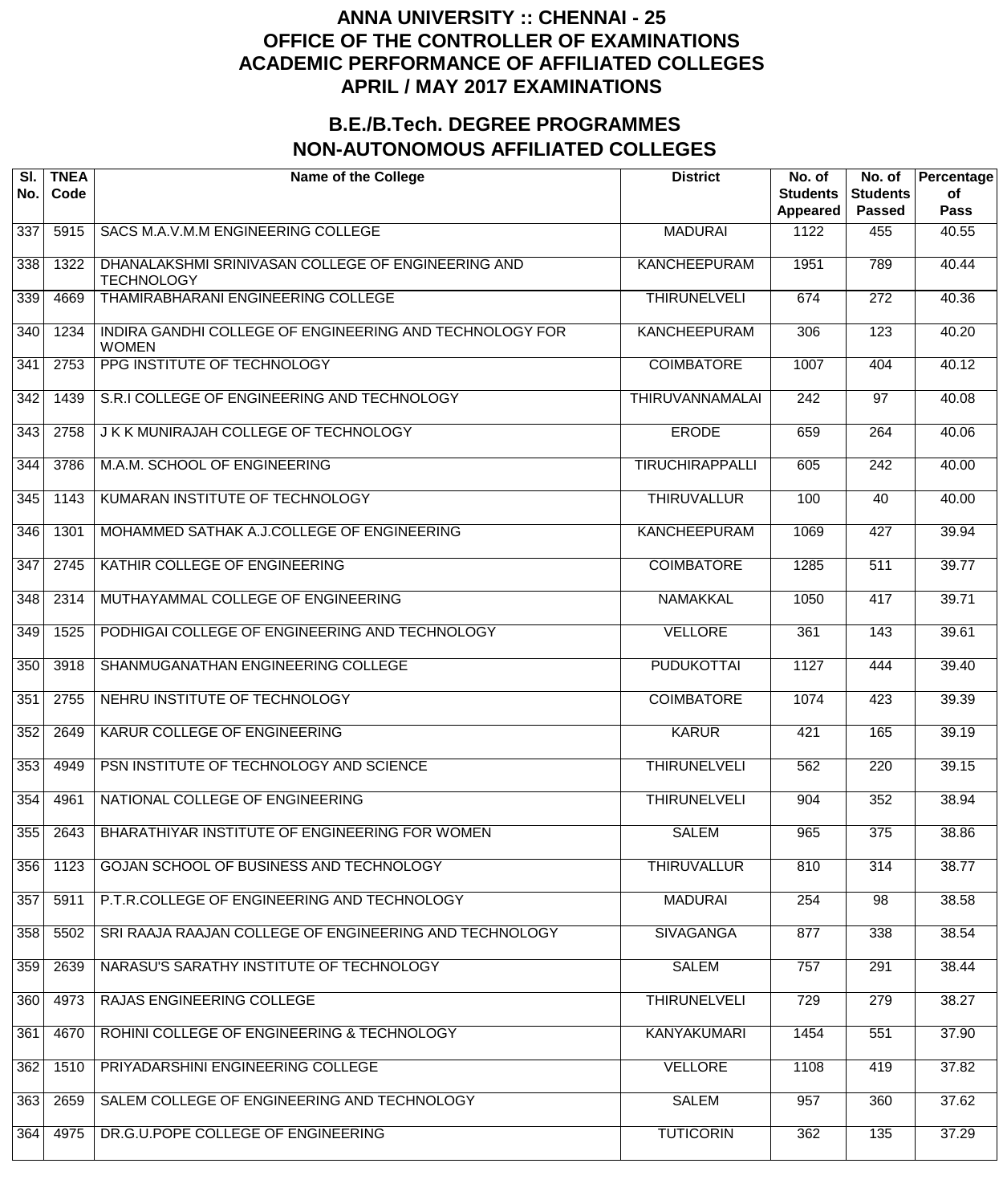| SI.<br>No.       | <b>TNEA</b><br>Code | <b>Name of the College</b>                                 | <b>District</b>        | No. of<br><b>Students</b><br>Appeared | No. of<br><b>Students</b><br><b>Passed</b> | Percentage<br>of<br>Pass |
|------------------|---------------------|------------------------------------------------------------|------------------------|---------------------------------------|--------------------------------------------|--------------------------|
| 365              | 3859                | SEMBODAI RUKMANI VARATHARAJAN ENGINEERING COLLEGE          | <b>NAGAPATTINAM</b>    | 381                                   | 142                                        | 37.27                    |
| 366              | 1444                | CHENDU COLLEGE OF ENGINEERING AND TECHNOLOGY               | <b>KANCHEEPURAM</b>    | 467                                   | 174                                        | 37.26                    |
| $\overline{367}$ | 4952                | <b>C.S.I. INSTITUTE OF TECHNOLOGY</b>                      | <b>KANYAKUMARI</b>     | 1003                                  | $\overline{373}$                           | 37.19                    |
| 368              | 3923                | MNSK COLLEGE OF ENGINEERING                                | <b>PUDUKOTTAI</b>      | 329                                   | $\overline{122}$                           | 37.08                    |
| 369              | 4984                | MARTHANDAM COLLEGE OF ENGINEERING AND TECHNOLOGY           | <b>KANYAKUMARI</b>     | 675                                   | $\overline{250}$                           | 37.04                    |
| 370              | 5913                | RATNAVEL SUBRAMANIAM COLLEGE OF ENGINEERING AND TECHNOLOGY | <b>DINDIGUL</b>        | 1161                                  | 428                                        | 36.86                    |
| 371              | 5935                | FATIMA MICHAEL COLLEGE OF ENGINEERING AND TECHNOLOGY       | <b>MADURAI</b>         | 749                                   | $\overline{274}$                           | 36.58                    |
| 372              | 3855                | AS-SALAM COLLEGE OF ENGINEERING AND TECHNOLOGY             | <b>THANJAVUR</b>       | 603                                   | $\overline{220}$                           | 36.48                    |
| $\overline{373}$ | 1225                | LOYOLA INSTITUTE OF TECHNOLOGY                             | <b>KANCHEEPURAM</b>    | 1296                                  | 471                                        | 36.34                    |
| $\overline{374}$ | 3766                | STAR LION COLLEGE OF ENGINEERING AND TECHNOLOGY            | <b>THANJAVUR</b>       | 587                                   | $\overline{213}$                           | 36.29                    |
| $\overline{375}$ | 2705                | CSI COLLEGE OF ENGINEERING                                 | <b>THE NILGIRIS</b>    | 1105                                  | 399                                        | 36.11                    |
| $\overline{376}$ | 2347                | A V S COLLEGE OF TECHNOLOGY                                | <b>SALEM</b>           | 1051                                  | $\overline{379}$                           | 36.06                    |
| 377              | 5912                | PANDIAN SARASWATHI YADAV ENGINEERING COLLEGE               | <b>SIVAGANGA</b>       | 904                                   | 325                                        | 35.95                    |
| $\overline{378}$ | 4677                | LOURDES MOUNT COLLEGE OF ENGINEERING AND TECHNOLOGY        | <b>KANYAKUMARI</b>     | 489                                   | 175                                        | 35.79                    |
| $\overline{379}$ | 1423                | ASAN MEMORIAL COLLEGE OF ENGINEERING AND TECHNOLOGY        | <b>KANCHEEPURAM</b>    | 362                                   | 129                                        | 35.64                    |
| 380              | 1437                | <b>RRASE COLLEGE OF ENGINEERING</b>                        | <b>KANCHEEPURAM</b>    | 837                                   | 298                                        | 35.60                    |
| 381              | 1513                | SRI BALAJI CHOCKALINGAM ENGINEERING COLLEGE                | <b>THIRUVANNAMALAI</b> | 737                                   | $\overline{262}$                           | 35.55                    |
| 382              | 2650                | <b>CHRIST THE KING ENGINEERING COLLEGE</b>                 | <b>COIMBATORE</b>      | 498                                   | 177                                        | 35.54                    |
| 383              | 1406                | DR. PAUL'S ENGINEERING COLLEGE                             | <b>VILLUPURAM</b>      | 970                                   | 343                                        | 35.36                    |
| 384              | 1428                | <b>E.S. ENGINEERING COLLEGE</b>                            | <b>VILLUPURAM</b>      | 475                                   | 167                                        | 35.16                    |
| 385              | 2634                | <b>EXCEL ENGINEERING COLLEGE</b>                           | <b>NAMAKKAL</b>        | 2132                                  | 747                                        | 35.04                    |
| 386              | 1319                | THANGAVELU ENGINEERING COLLEGE                             | <b>KANCHEEPURAM</b>    | 991                                   | 347                                        | 35.02                    |
| 387              | 2355                | CHERAN COLLEGE OF ENGINEERING                              | <b>KARUR</b>           | 594                                   | $\overline{208}$                           | 35.02                    |
| 388              | 2776                | RVS TECHNICAL CAMPUS-COIMBATORE                            | <b>COIMBATORE</b>      | 1519                                  | 529                                        | 34.83                    |
| 389              | 3845                | <b>IMAYAM COLLEGE OF ENGINEERING</b>                       | <b>TIRUCHIRAPPALLI</b> | 769                                   | 266                                        | 34.59                    |
| 390              | 4685                | NARAYANAGURU SIDDHARTHA COLLEGE OF ENGINEERING             | <b>KANYAKUMARI</b>     | 185                                   | 64                                         | 34.59                    |
| 391              | 2749                | EASA COLLEGE OF ENGINEERING AND TECHNOLOGY                 | <b>COIMBATORE</b>      | 593                                   | 205                                        | 34.57                    |
| 392              | 1447                | JAWAHAR ENGINEERING COLLEGE                                | <b>CHENNAI</b>         | 405                                   | 140                                        | 34.57                    |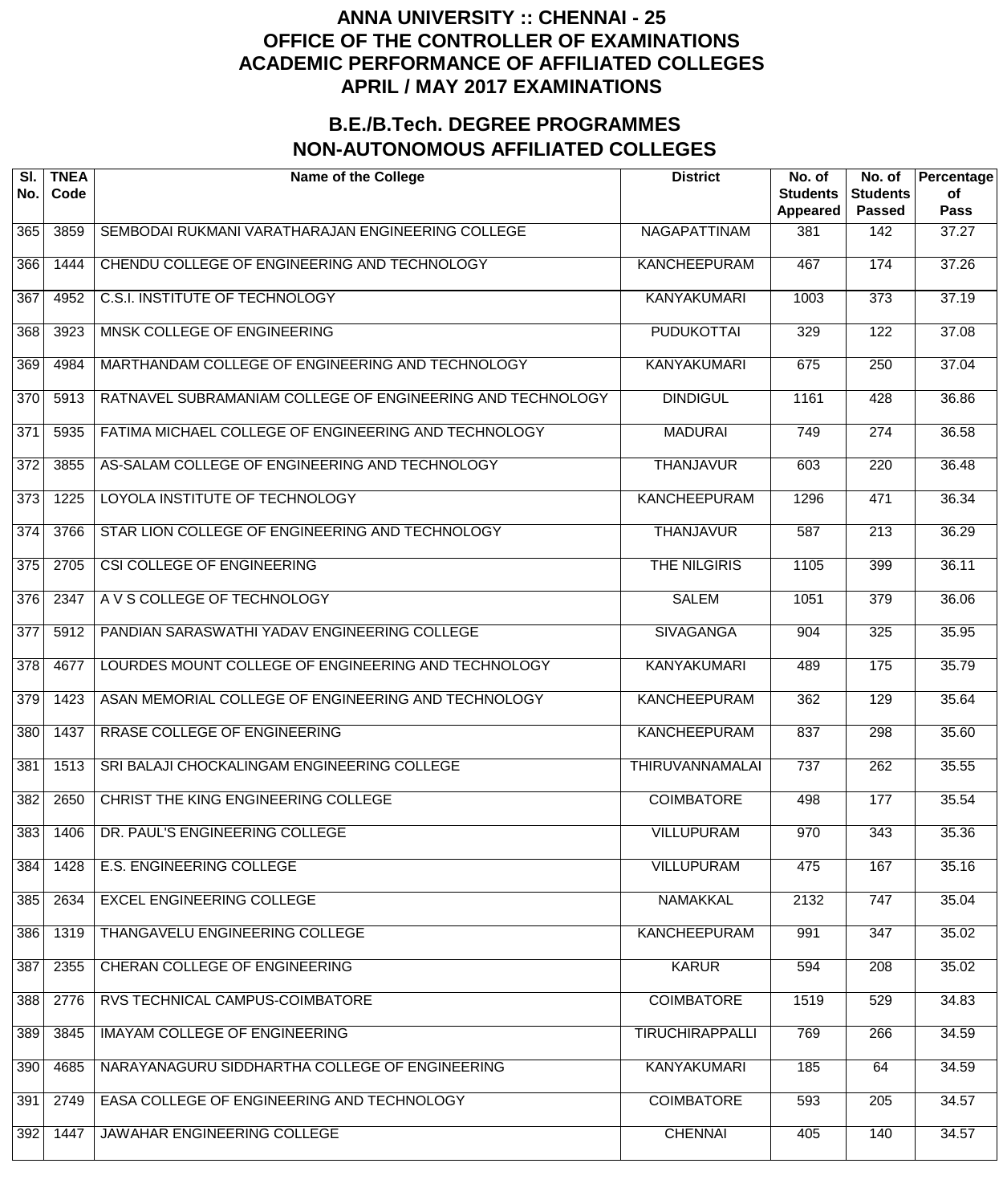| SI.<br>No. | <b>TNEA</b><br>Code | <b>Name of the College</b>                                                     | <b>District</b>        | No. of<br><b>Students</b><br><b>Appeared</b> | No. of<br><b>Students</b><br><b>Passed</b> | Percentage<br>of<br><b>Pass</b> |
|------------|---------------------|--------------------------------------------------------------------------------|------------------------|----------------------------------------------|--------------------------------------------|---------------------------------|
| 393        | 5536                | MANGAYARKARASI COLLEGE OF ENGINEERING                                          | <b>MADURAI</b>         | 663                                          | 228                                        | 34.39                           |
| 394        | 2625                | THE KAVERY ENGINEERING COLLEGE                                                 | <b>SALEM</b>           | 1717                                         | 590                                        | 34.36                           |
| 395        | 1333                | VI INSTITUTE OF TECHNOLOGY                                                     | <b>KANCHEEPURAM</b>    | $\overline{722}$                             | $\overline{248}$                           | 34.35                           |
| 396        | 2744                | ADITHYA INSTITUTE OF TECHNOLOGY                                                | <b>COIMBATORE</b>      | 1105                                         | $\overline{379}$                           | 34.30                           |
| 397        | 2602                | ANNAI MATHAMMAL SHEELA ENGINEERING COLLEGE                                     | <b>NAMAKKAL</b>        | 1050                                         | 359                                        | 34.19                           |
| 398        | 5930                | SBM COLLEGE OF ENGINEERING AND TECHNOLOGY                                      | <b>DINDIGUL</b>        | 2273                                         | 776                                        | 34.14                           |
| 399        | 1107                | JAYA INSTITUTE OF TECHNOLOGY                                                   | <b>THIRUVALLUR</b>     | 132                                          | $\overline{45}$                            | 34.09                           |
| 400        | 2624                | <b>GNANAMANI COLLEGE OF TECHNOLOGY</b>                                         | <b>NAMAKKAL</b>        | 2117                                         | $\overline{720}$                           | 34.01                           |
| 401        | 2730                | MAHARAJA INSTITUTE OF TECHNOLOGY                                               | <b>COIMBATORE</b>      | $\overline{204}$                             | 69                                         | 33.82                           |
| 402        | 3462                | ARIYALUR ENGINEERING COLLEGE                                                   | <b>ARIYALUR</b>        | $\overline{576}$                             | 194                                        | 33.68                           |
| 403        | 3809                | KURINJI COLLEGE OF ENGINEERING AND TECHNOLOGY                                  | <b>TIRUCHIRAPPALLI</b> | 407                                          | $\overline{137}$                           | 33.66                           |
| 404        | 2337                | VIDHYA MANDHIR INSTITUTE OF TECHNOLOGY                                         | <b>ERODE</b>           | 506                                          | 170                                        | 33.60                           |
| 405        | 4983                | LORD JEGANNATH COLLEGE OF ENGINEERING AND TECHNOLOGY                           | <b>KANYAKUMARI</b>     | 476                                          | 158                                        | 33.19                           |
| 406        | 2340                | SRI VENKATESWARA INSTITUTE OF ENGINEERING                                      | <b>KRISHNAGIRI</b>     | $\overline{302}$                             | 100                                        | 33.11                           |
| 407        | 1133                | ANNAI VEILANKANNI'S COLLEGE OF ENGINEERING                                     | <b>KANCHEEPURAM</b>    | 430                                          | 141                                        | 32.79                           |
| 408        | 4967                | S.VEERASAMY CHETTIAR COLLEGE OF ENGINEERING AND TECHNOLOGY                     | <b>THIRUNELVELI</b>    | 877                                          | 286                                        | 32.61                           |
| 409        | 5902                | BHARATH NIKETAN ENGINEERING COLLEGE                                            | <b>THENI</b>           | 969                                          | 315                                        | 32.51                           |
| 410        | 2682                | PROFESSIONAL GROUP OF INSTITUTIONS                                             | <b>TIRUPPUR</b>        | 916                                          | 297                                        | 32.42                           |
| 411        | 2743                | DHANALAKSHMI SRINIVASAN COLLEGE OF ENGINEERING                                 | <b>COIMBATORE</b>      | 1415                                         | 456                                        | 32.23                           |
| 412        | 1226                | P.T. LEE CHENGALVARAYA NAICKER COLLEGE OF ENGINEERING AND<br><b>TECHNOLOGY</b> | <b>KANCHEEPURAM</b>    | 446                                          | 143                                        | 32.06                           |
| 413        | 1434                | <b>SURYA GROUP OF INSTITUTIONS</b>                                             | <b>VILLUPURAM</b>      | 777                                          | $\overline{248}$                           | 31.92                           |
| 414        | 1511                | RANIPPETTAI ENGINEERING COLLEGE                                                | <b>VELLORE</b>         | 621                                          | 198                                        | 31.88                           |
| 415        | 1518                | THIRUVALLUVAR COLLEGE OF ENGINEERING AND TECHNOLOGY                            | <b>THIRUVANNAMALAI</b> | 1396                                         | 443                                        | 31.73                           |
| 416        | 2360                | SUGUNA COLLEGE OF ENGINEERING                                                  | <b>COIMBATORE</b>      | 294                                          | $\overline{93}$                            | 31.63                           |
| 417        | 2673                | SREE SAKTHI ENGINEERING COLLEGE                                                | <b>COIMBATORE</b>      | 1157                                         | 364                                        | 31.46                           |
| 418        | 2646                | TAGORE INSTITUTE OF ENGINEERING AND TECHNOLOGY                                 | <b>SALEM</b>           | 822                                          | 257                                        | 31.27                           |
| 419        | 5703                | CHRISTIAN COLLEGE OF ENGINEERING AND TECHNOLOGY                                | <b>DINDIGUL</b>        | 1181                                         | 367                                        | 31.08                           |
| 420        | 1435                | BALAJI INSTITUTE OF ENGINEERING AND TECHNOLOGY                                 | <b>KANCHEEPURAM</b>    | 178                                          | $\overline{55}$                            | 30.90                           |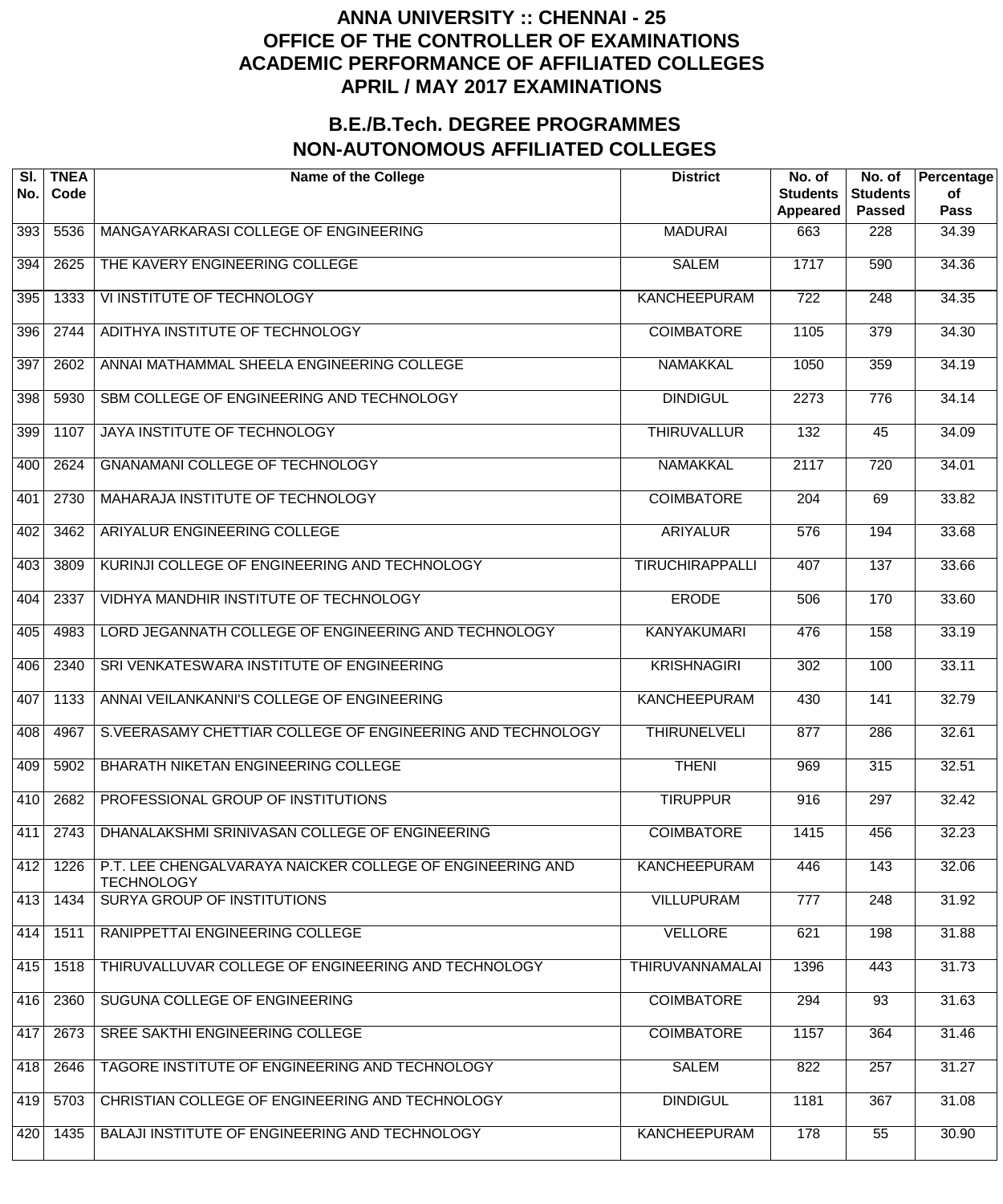| SI.<br>No. | <b>TNEA</b><br>Code | <b>Name of the College</b>                                     | <b>District</b>        | No. of<br><b>Students</b><br><b>Appeared</b> | No. of<br><b>Students</b><br><b>Passed</b> | Percentage<br>of<br><b>Pass</b> |
|------------|---------------------|----------------------------------------------------------------|------------------------|----------------------------------------------|--------------------------------------------|---------------------------------|
| 421        | 2648                | ANNAPOORANA ENGINEERING COLLEGE                                | <b>SALEM</b>           | 489                                          | 151                                        | 30.88                           |
| 422        | 2628                | PAAVAI COLLEGE OF ENGINEERING                                  | <b>NAMAKKAL</b>        | 1536                                         | 474                                        | 30.86                           |
| 423        | 2342                | SRI RANGANATHAR INSTITUTE OF ENGINEERING & TECHNOLOGY          | <b>COIMBATORE</b>      | 633                                          | 195                                        | 30.81                           |
| 424        | 3846                | MOTHER TERASA COLLEGE OF ENGINEERING AND TECHNOLOGY            | <b>PUDUKOTTAI</b>      | 880                                          | 270                                        | 30.68                           |
| 425        | 1438                | SREE KRISHNA COLLEGE OF ENGINEERING                            | <b>VELLORE</b>         | 401                                          | $\overline{123}$                           | 30.67                           |
| 426        | 2623                | MAHENDRA COLLEGE OF ENGINEERING                                | <b>SALEM</b>           | 1700                                         | 520                                        | 30.59                           |
| 427        | 2683                | SHREENIVASA ENGINEERING COLLEGE                                | <b>DHARMAPURI</b>      | 913                                          | $\overline{279}$                           | 30.56                           |
| 428        | 2754                | SRI RAMANATHAN ENGINEERING COLLEGE                             | <b>TIRUPPUR</b>        | 151                                          | $\overline{46}$                            | 30.46                           |
| 429        | 4989                | PSN ENGINEERING COLLEGE                                        | <b>THIRUNELVELI</b>    | 677                                          | $\overline{204}$                           | 30.13                           |
| 430        | 1323                | A.C.T. COLLEGE OF ENGINEERING AND TECHNOLOGY                   | <b>KANCHEEPURAM</b>    | 407                                          | $\overline{122}$                           | 29.98                           |
| 431        | 3926                | CHENDHURAN COLLEGE OF ENGINEERING AND TECHNOLOGY               | <b>PUDUKOTTAI</b>      | 847                                          | 252                                        | 29.75                           |
| 432        | 2666                | THE KAVERY COLLEGE OF ENGINEERING                              | <b>SALEM</b>           | 676                                          | $\overline{201}$                           | 29.73                           |
| 433        | 2604                | A.S.L. PAULS COLLEGE OF ENGINEERING AND TECHNOLOGY             | <b>COIMBATORE</b>      | 174                                          | $\overline{51}$                            | 29.31                           |
| 434        | 2657                | PAVAI COLLEGE OF TECHNOLOGY                                    | <b>NAMAKKAL</b>        | 1002                                         | 293                                        | 29.24                           |
| 435        | 4927                | MARIA COLLEGE OF ENGINEERING AND TECHNOLOGY                    | <b>KANYAKUMARI</b>     | 1211                                         | $\frac{1}{345}$                            | 28.49                           |
| 436        | 4998                | MAHAKAVI BHARATHIYAR COLLEGE OF ENGINEERING AND TECHNOLOGY     | <b>THIRUNELVELI</b>    | 264                                          | $\overline{75}$                            | 28.41                           |
| 437        | 1440                | JAYA SURIYA ENGINEERING COLLEGE                                | <b>THIRUVALLUR</b>     | 257                                          | $\overline{73}$                            | 28.40                           |
| 438        | 4929                | <b>M.E.T. ENGINEERING COLLEGE</b>                              | <b>KANYAKUMARI</b>     | 687                                          | 195                                        | 28.38                           |
| 439        | 3828                | CAUVERY COLLEGE OF ENGINEERING AND TECHNOLOGY                  | <b>TIRUCHIRAPPALLI</b> | 254                                          | $\overline{72}$                            | 28.35                           |
| 440        | 2362                | HOSUR INSTITUTE OF TECHNOLOGY AND SCIENCE                      | <b>KRISHNAGIRI</b>     | 255                                          | $\overline{72}$                            | 28.24                           |
| 441        | 2641                | VARUVAN VADIVELAN INSTITUTE OF TECHNOLOGY                      | <b>DHARMAPURI</b>      | 1170                                         | 329                                        | 28.12                           |
| 442        | 2771                | DR.NALLINI INSTITUTE OF ENGINEERING AND TECHNOLOGY             | <b>TIRUPPUR</b>        | 105                                          | $\overline{29}$                            | 27.62                           |
| 443        | 2329                | <b>RATHINAM TECHNICAL CAMPUS</b>                               | <b>COIMBATORE</b>      | 1019                                         | 281                                        | 27.58                           |
| 444        | 3463                | ELIZABETH COLLEGE OF ENGINEERING AND TECHNOLOGY                | <b>PERAMBALUR</b>      | 117                                          | $\overline{32}$                            | 27.35                           |
| 445        | 2658                | V S A EDUCATIONAL AND CHARITABLE TRUST'S GROUP OF INSTITUTIONS | <b>SALEM</b>           | 892                                          | $\overline{242}$                           | 27.13                           |
| 446        | 3820                | <b>TRICHY ENGINEERING COLLEGE</b>                              | <b>TIRUCHIRAPPALLI</b> | 1019                                         | $\overline{273}$                           | 26.79                           |
| 447        | 5535                | <b>VPV COLLEGE OF ENGINEERING</b>                              | <b>THENI</b>           | 331                                          | $\overline{88}$                            | 26.59                           |
| 448        | 5720                | SRI SUBRAMANYA COLLEGE OF ENGINEERING AND TECHNOLOGY           | <b>DINDIGUL</b>        | 859                                          | $\overline{225}$                           | 26.19                           |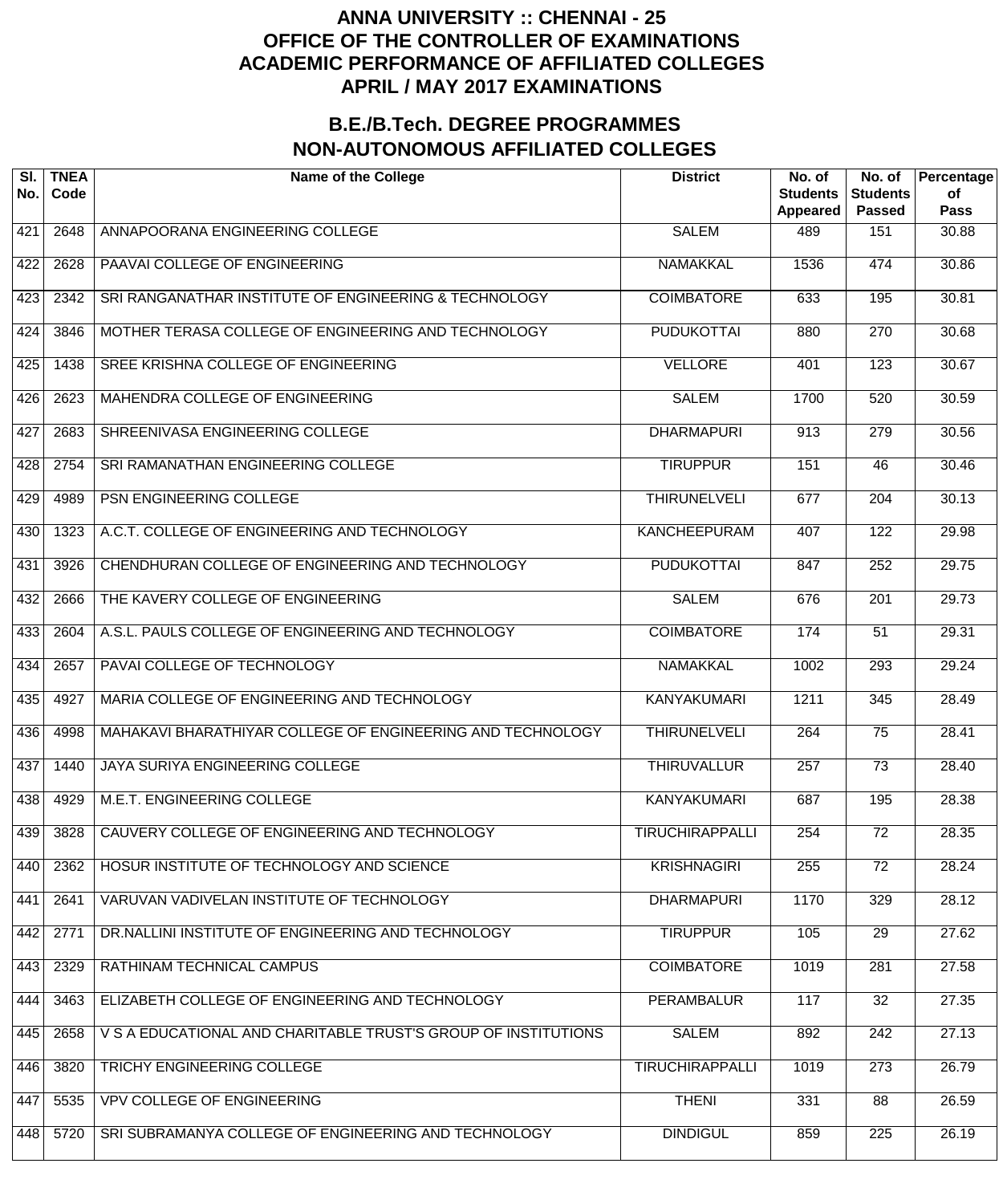| SI.<br>No. | <b>TNEA</b><br>Code | <b>Name of the College</b>                            | <b>District</b>        | No. of<br><b>Students</b><br>Appeared | No. of<br><b>Students</b><br><b>Passed</b> | Percentage<br>of<br><b>Pass</b> |
|------------|---------------------|-------------------------------------------------------|------------------------|---------------------------------------|--------------------------------------------|---------------------------------|
| 449        | 1524                | ANNAMALAIAR COLLEGE OF ENGINEERING                    | <b>THIRUVANNAMALAI</b> | 356                                   | 93                                         | 26.12                           |
| 450        | 3466                | NELLIANDAVAR INSTITUTE OF TECHNOLOGY                  | <b>ARIYALUR</b>        | 557                                   | 145                                        | 26.03                           |
| 451        | 4950                | TAMIZHAN COLLEGE OF ENGINEERING AND TECHNOLOGY        | <b>KANYAKUMARI</b>     | 340                                   | $\overline{88}$                            | 25.88                           |
| 452        | 4972                | SUN COLLEGE OF ENGINEERING AND TECHNOLOGY             | <b>KANYAKUMARI</b>     | 682                                   | 175                                        | 25.66                           |
| 453        | 3860                | ST.ANNE'S COLLEGE OF ENGINEERING AND TECHNOLOGY       | <b>CUDDALORE</b>       | 624                                   | 157                                        | 25.16                           |
| 454        | 1449                | SARASWATHY COLLEGE OF ENGINEERING AND TECHNOLOGY      | <b>VILLUPURAM</b>      | 163                                   | 41                                         | 25.15                           |
| 455        | 2655                | V K S COLLEGE OF ENGINEERING AND TECHNOLOGY           | <b>KARUR</b>           | 400                                   | 100                                        | 25.00                           |
| 456        | 1441                | A K T MEMORIAL COLLEGE OF ENGINEERING AND TECHNOLOGY  | <b>VILLUPURAM</b>      | 1185                                  | 296                                        | 24.98                           |
| 457        | 3461                | HAJI SHEIK ISMAIL ENGINEERING COLLEGE                 | <b>NAGAPATTINAM</b>    | 601                                   | 146                                        | 24.29                           |
| 458        | 1205                | LORD VENKATESHWARAA ENGINEERING COLLEGE               | <b>KANCHEEPURAM</b>    | $\overline{318}$                      | $\overline{77}$                            | 24.21                           |
| 459        | 3857                | MEENAKSHI RAMASWAMY ENGINEERING COLLEGE               | <b>ARIYALUR</b>        | 833                                   | 199                                        | 23.89                           |
| 460        | 1201                | ARIGNAR ANNA INSTITUTE OF SCIENCE AND TECHNOLOGY      | <b>KANCHEEPURAM</b>    | 766                                   | 180                                        | 23.50                           |
| 461        | 1433                | SRI ARAVINDAR ENGINEERING COLLEGE                     | <b>VILLUPURAM</b>      | 240                                   | $\overline{56}$                            | 23.33                           |
| 462        | 3460                | SUREYA COLLEGE OF ENGINEERING                         | <b>TIRUCHIRAPPALLI</b> | 238                                   | $\overline{55}$                            | 23.11                           |
| 463        | 2371                | SPECTRUM COLLEGE OF TECHNOLOGY                        | <b>SALEM</b>           | $\overline{39}$                       | 9                                          | 23.08                           |
| 464        | 2632                | MAHENDRA INSTITUTE OF TECHNOLOGY                      | <b>NAMAKKAL</b>        | 1798                                  | 413                                        | 22.97                           |
| 465        | 2606                | JAYAM COLLEGE OF ENGINEERING AND TECHNOLOGY           | <b>DHARMAPURI</b>      | 1571                                  | 359                                        | 22.85                           |
| 466        | 3822                | DR.NAVALAR NEDUNCHEZHIYAN COLLEGE OF ENGINEERING      | <b>CUDDALORE</b>       | 523                                   | 118                                        | 22.56                           |
| 467        | 1445                | SRI RANGAPOOPATHI COLLEGE OF ENGINEERING              | <b>VILLUPURAM</b>      | 375                                   | 83                                         | 22.13                           |
| 468        | 1506                | G.G.R. COLLEGE OF ENGINEERING                         | <b>VELLORE</b>         | 395                                   | 87                                         | 22.03                           |
| 469        | 4985                | K N S K COLLEGE OF ENGINEERING                        | <b>KANYAKUMARI</b>     | $\overline{212}$                      | 46                                         | 21.70                           |
| 470        | 4937                | A.R. COLLEGE OF ENGINEERING AND TECHNOLOGY            | <b>THIRUNELVELI</b>    | 319                                   | 65                                         | 20.38                           |
| 471        | 1141                | RVS PADHMAVATHY COLLEGE OF ENGINEERING AND TECHNOLOGY | <b>THIRUVALLUR</b>     | 1362                                  | 274                                        | 20.12                           |
| 472        | 1150                | SRI JAYARAM INSTITUTE OF ENGINEERING AND TECHNOLOGY   | <b>THIRUVALLUR</b>     | 161                                   | 32                                         | 19.88                           |
| 473        | 1430                | MAHA BARATHI ENGINEERING COLLEGE                      | <b>VILLUPURAM</b>      | 1670                                  | 329                                        | 19.70                           |
| 474        | 3849                | ANNAI COLLEGE OF ENGINEERING AND TECHNOLOGY           | <b>THANJAVUR</b>       | 1443                                  | 281                                        | 19.47                           |
| 475        | 2662                | DR.NAGARATHINAM'S COLLEGE OF ENGINEERING              | <b>NAMAKKAL</b>        | 541                                   | 104                                        | 19.22                           |
| 476        | 2341                | <b>GANESH COLLEGE OF ENGINEERING</b>                  | <b>SALEM</b>           | 757                                   | 139                                        | 18.36                           |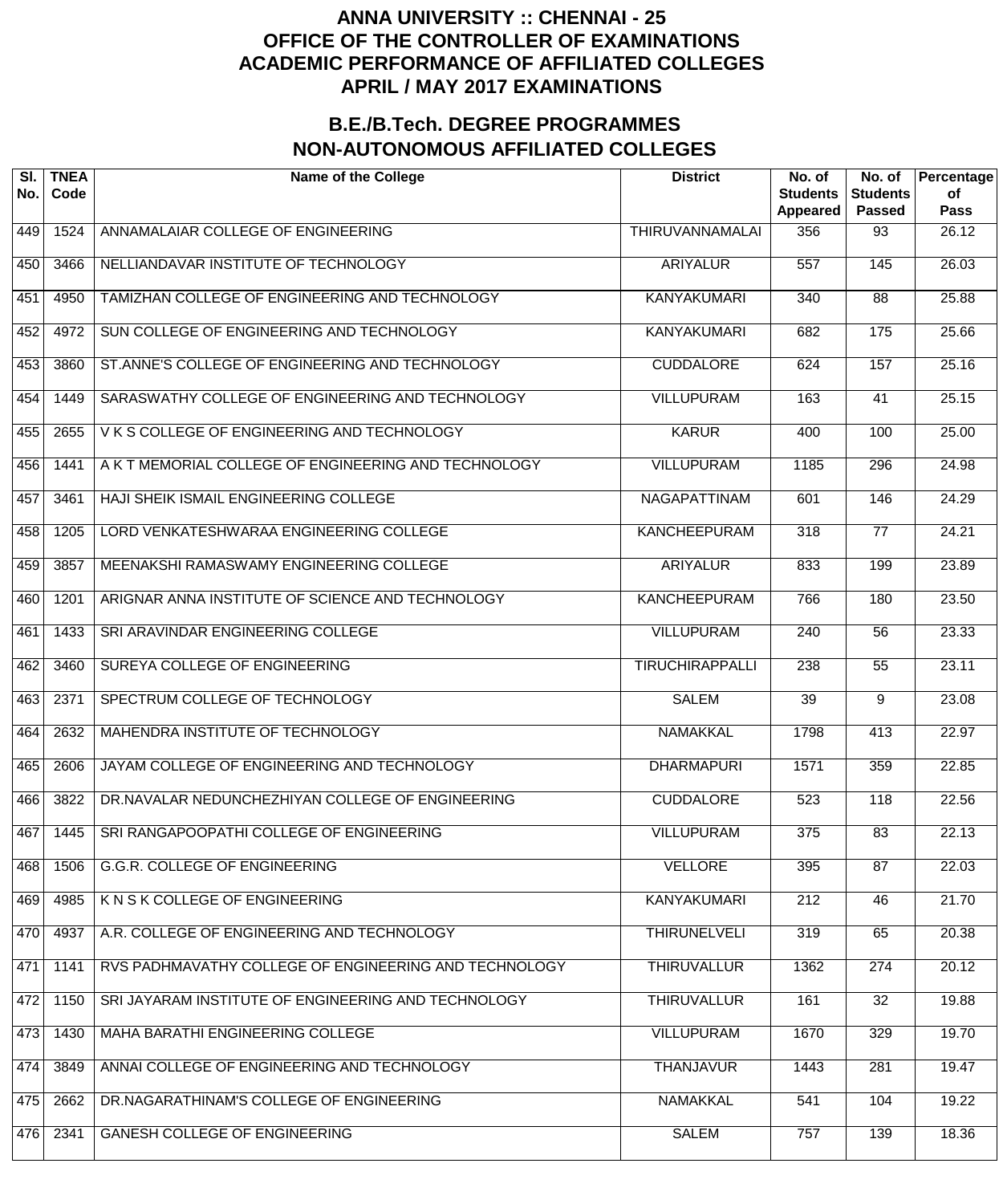| SI.<br>No. | <b>TNEA</b><br>Code | <b>Name of the College</b>                               | <b>District</b>       | No. of<br><b>Students</b><br><b>Appeared</b> | No. of<br><b>Students</b><br><b>Passed</b> | Percentage<br>of<br><b>Pass</b> |
|------------|---------------------|----------------------------------------------------------|-----------------------|----------------------------------------------|--------------------------------------------|---------------------------------|
| 477        | 2332                | AISHWARYA COLLEGE OF ENGINEERING AND TECHNOLOGY          | <b>ERODE</b>          | 333                                          | 61                                         | 18.32                           |
| 478        | 3854                | MAHATH AMMA INSTITUTE OF ENGINEERING AND TECHNOLOGY      | <b>PUDUKOTTAI</b>     | 536                                          | $\overline{97}$                            | 18.10                           |
| 479        | 4943                | SATYAM COLLEGE OF ENGINEERING AND TECHNOLOGY             | <b>KANYAKUMARI</b>    | 795                                          | 141                                        | 17.74                           |
| 480        | 3451                | SMR EAST COAST COLLEGE OF ENGINEERING AND TECHNOLOGY     | <b>THANJAVUR</b>      | 391                                          | 69                                         | 17.65                           |
| 481        | 2668                | ARCHANA INSTITUTE OF TECHNOLOGY                          | <b>KRISHNAGIRI</b>    | 132                                          | $\overline{23}$                            | 17.42                           |
| 482        | 2350                | JAIRUPAA COLLEGE OF ENGINEERING                          | <b>TIRUPPUR</b>       | $\overline{244}$                             | $\overline{42}$                            | 17.21                           |
| 483        | 1526                | SRI KRISHNA COLLEGE OF ENGINEERING                       | <b>VELLORE</b>        | 651                                          | 106                                        | 16.28                           |
| 484        | 2665                | MAHENDRA INSTITUTE OF ENGINEERING AND TECHNOLOGY         | <b>NAMAKKAL</b>       | 1175                                         | 191                                        | 16.26                           |
| 485        | 1157                | SHRI SITHESWARAR ENGINEERING COLLEGE                     | <b>VELLORE</b>        | 62                                           | $\overline{10}$                            | 16.13                           |
| 486        | 3781                | K.K.C COLLEGE OF ENGINEERING AND TECHNOLOGY              | <b>ARIYALUR</b>       | $\overline{206}$                             | $\overline{33}$                            | 16.02                           |
| 487        | 4958                | JOE SURESH ENGINEERING COLLEGE                           | <b>THIRUNELVELI</b>   | 25                                           | 4                                          | 16.00                           |
| 488        | 5537                | JAINEE COLLEGE OF ENGINEERING AND TECHNOLOGY             | <b>DINDIGUL</b>       | 144                                          | $\overline{23}$                            | 15.97                           |
| 489        | 1334                | ARS COLLEGE OF ENGINEERING                               | <b>KANCHEEPURAM</b>   | 372                                          | $\overline{58}$                            | 15.59                           |
| 490        | 1448                | SRI RAMANA MAHARISHI COLLEGE OF ENGINEERING              | THIRUVANNAMALAI       | $\overline{211}$                             | $\overline{29}$                            | 13.74                           |
| 491        | 2767                | SRG ENGINEERING COLLEGE                                  | <b>NAMAKKAL</b>       | 668                                          | $\overline{91}$                            | 13.62                           |
| 492        | 1515                | SARASWATHI VELU COLLEGE OF ENGINEERING                   | <b>VELLORE</b>        | 201                                          | $\overline{26}$                            | 12.94                           |
| 493        | 5916                | PANNAI COLLEGE OF ENGINEERING AND TECHNOLOGY             | <b>SIVAGANGA</b>      | $\overline{261}$                             | $\overline{32}$                            | 12.26                           |
| 494        | 2616                | SAPTHAGIRI COLLEGE OF ENGINEERING                        | <b>DHARMAPURI</b>     | 257                                          | $\overline{31}$                            | 12.06                           |
| 495        | 5924                | GANAPATHY CHETTIAR COLLEGE OF ENGINEERING AND TECHNOLOGY | <b>RAMANATHAPURAM</b> | 463                                          | 54                                         | 11.66                           |
| 496        | 1514                | SRI NANDHANAM COLLEGE OF ENGINEERING AND TECHNOLOGY      | <b>VELLORE</b>        | 268                                          | $\overline{31}$                            | 11.57                           |
| 497        | 1402                | ANNAI TERESA COLLEGE OF ENGINEERING                      | <b>VILLUPURAM</b>     | 1243                                         | 140                                        | 11.26                           |
| 498        | 1136                | VEDHANTHA INSTITUTE OF TECHNOLOGY                        | <b>VILLUPURAM</b>     | 242                                          | $\overline{25}$                            | 10.33                           |
| 499        | 1415                | T.S.M. JAIN COLLEGE OF TECHNOLOGY                        | <b>VILLUPURAM</b>     | 516                                          | 47                                         | 09.11                           |
| 500        | 2663                | SR S COLLEGE OF ENGINEERING AND TECHNOLOGY               | <b>SALEM</b>          | 235                                          | $\overline{19}$                            | 08.09                           |
| 501        | 1529                | OXFORD COLLEGE OF ENGINEERING                            | THIRUVANNAMALAI       | 253                                          | $\overline{17}$                            | 06.72                           |
| 502        | 2368                | VISHNU LAKSHMI COLLEGE OF ENGINEERING & TECHNOLOGY       | <b>COIMBATORE</b>     | 56                                           | $\overline{3}$                             | 05.36                           |
| 503        | 5909                | ODAIYAPPA COLLEGE OF ENGINEERING AND TECHNOLOGY          | <b>THENI</b>          | 67                                           | $\overline{3}$                             | 04.48                           |
| 504        | 5540                | ARINGER ANNA COLLEGE OF ENGINEERING AND TECHNOLOGY       | <b>DINDIGUL</b>       | 120                                          | 4                                          | 03.33                           |